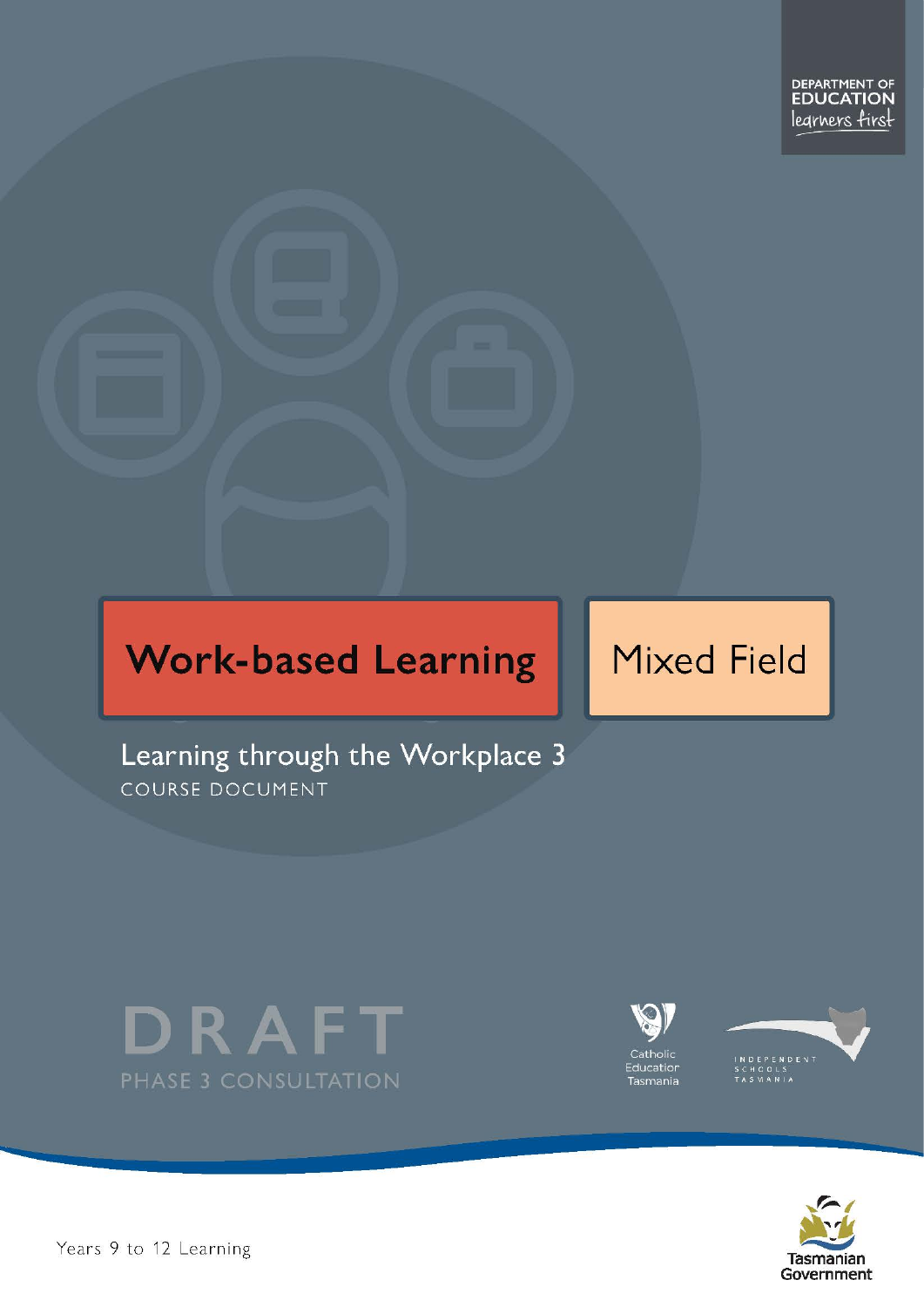# Table of Contents

Phase 3 Consultation Draft Published: March 2021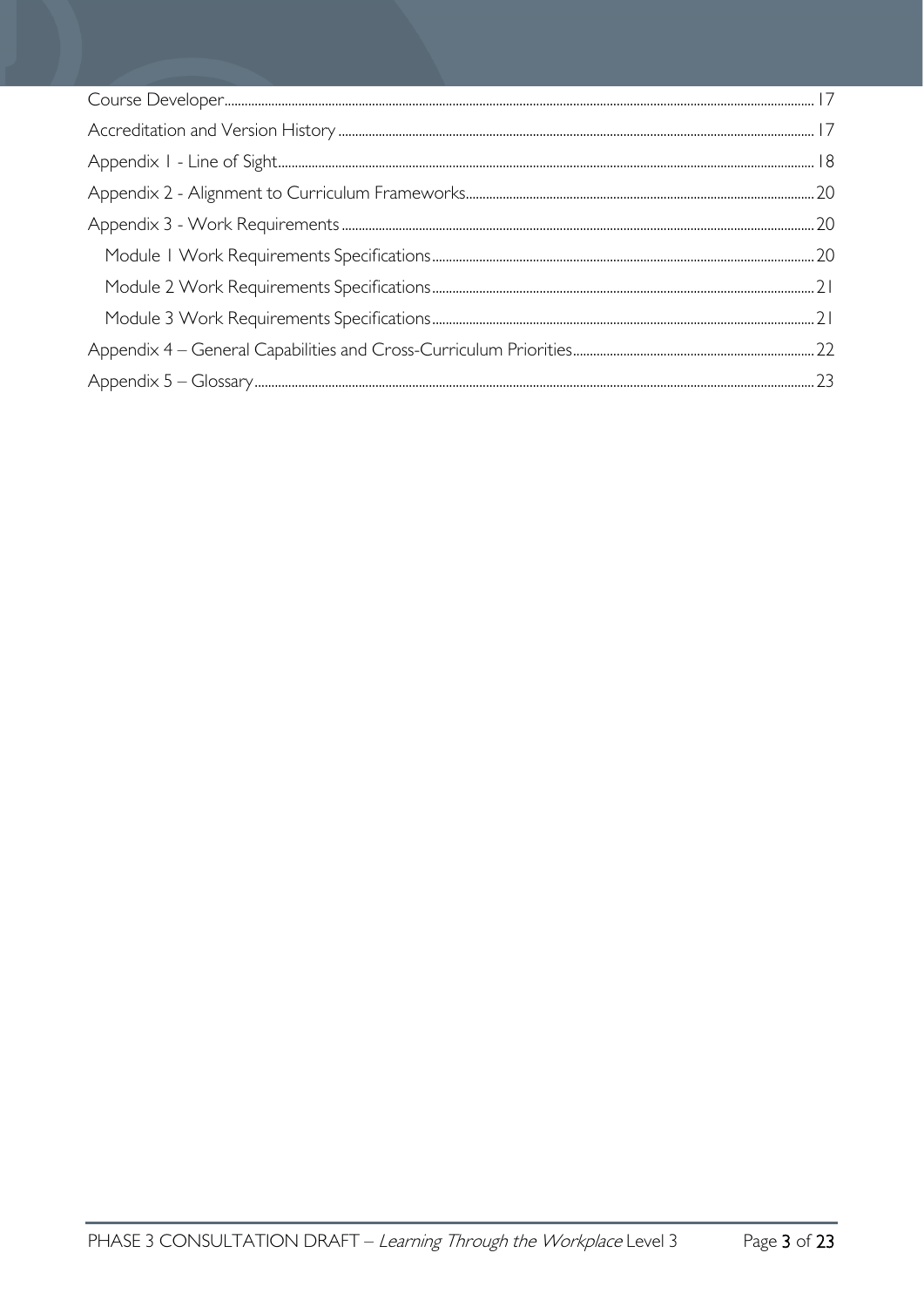# <span id="page-3-0"></span>Learning Through the Workplace, 150 – Level 3

This course is the Level 3 component of the Learning Through the Workplace program.

### <span id="page-3-1"></span>Aims

The purpose of Years 9 to 12 [Education](https://publicdocumentcentre.education.tas.gov.au/library/Shared%20Documents/Years-9-to-12-Education-Framework.pdf) is to enable all students to achieve their potential through Years 9 to 12 and beyond in further study, training or employment.

Years 9 to 12 Education enables: Personal Empowerment, Cultural Transmission, Preparation for Citizenship and Preparation for Work.

This course supports the principles of Access, Agency, Excellence, Balance, Support and Achievement as part of a range of programs that enables students to access a diverse and highly flexible range of learning opportunities suited to their level of readiness, interests and aspirations.

Courses aligned to the Years 9 to 12 Curriculum [Framework](https://publicdocumentcentre.education.tas.gov.au/library/Shared%20Documents/Education%209-12%20Frameworks%20A3%20WEB%20POSTER.pdf) belong to one of the five focus areas of Discipline-based Study, Transdisciplinary Projects, Professional Studies, Work-based Learning and Personal Futures.

<span id="page-3-2"></span>Learning Through the Workplace Level 3 is a Work-based Learning course.

# <span id="page-3-3"></span>Focus Area – Work-based Learning

Work-based Learning enables students to acquire workplace skills either through a TASC accredited course or through nationally recognised training within an industry developed Training Package. Inclusion of Work-based Learning as a focus area is a response to a range of contemporary research findings that highlight the value of work-based learning. Work-based learning, when connected to quality curriculum, equips young people to navigate the changing nature of work, successfully transition to post-school options, and thrive in a complex and changing world.

Work-based Learning courses have three key features that guide teaching and learning:

- prepare for workplace learning
- undertake workplace learning
- reflect and exhibit/present



Figure 1: Core skills for work in context (source[: https://www.dese.gov.au/uncategorised/resources/core-skills-work-developmental](https://www.dese.gov.au/uncategorised/resources/core-skills-work-developmental-framework)[framework\)](https://www.dese.gov.au/uncategorised/resources/core-skills-work-developmental-framework)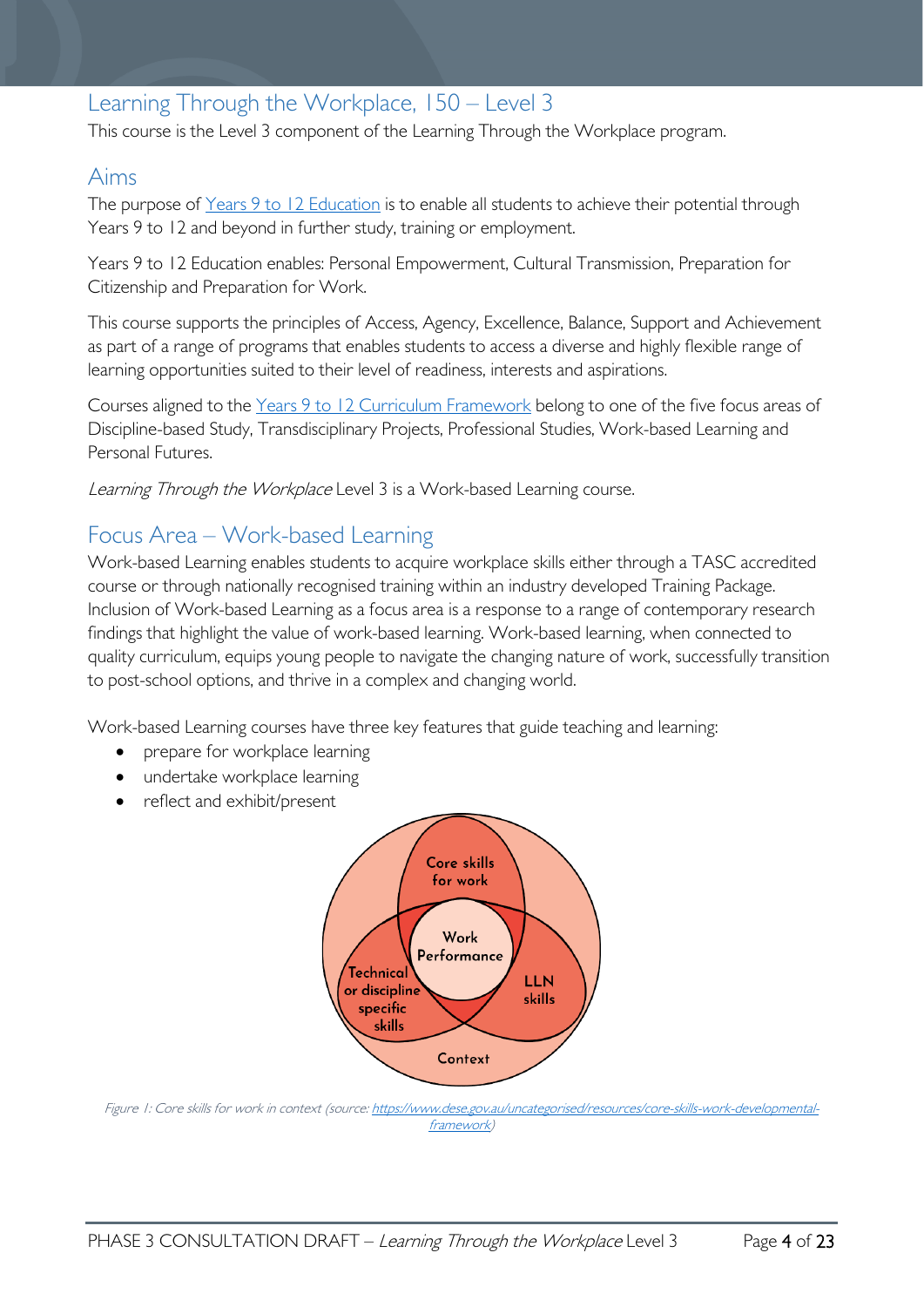In this course learners will do this by:

- preparing for workplace learning developing reflective skills and how to report on their learning experiences using digital and other technologies
- undertaking workplace learning in Modules 2 and 3 as vocational placement, or other paid or unpaid work. While undertaking workplace learning they will maintain a skills log and a learning journal.
- reflecting on their workplace learning experiences and presenting their findings, supported by innovative uses of digital and other technologies.

### <span id="page-4-0"></span>**Rationale**

Learning through the Workplace Level 3 is one of a suite of four work-based learning courses in the Mixed Field learning area. *Learning through the Workplace* Level 3 enables students to develop knowledge and understanding of the nature, type, and structure of the workplace. The course supports learners managing multiple responsibilities on top of their schooling by assessing the knowledge and skills gained in workplace contexts. It engages learners through practical learning in workplace settings beyond the school environment, related to their interests and aspirations, in which they must be responsible. Through this workplace context they develop and apply transferable employability skills. Workplace settings include paid or unpaid work such as vocational placement as part of an accredited VET program, work placement, volunteering or part-time paid employment. Learners are taught to reflect on their capabilities, skills, interests and aspirations and to reflect on the knowledge, skills and attributes valued in the workplace. Reflective skills are explicitly taught and assessed in the course.

# <span id="page-4-1"></span>Integration of General Capabilities and Cross-Curriculum Priorities

The general capabilities addressed specifically in this course are:

- Critical and creative thinking  $\mathbb{C}$
- Ethical understanding  $\pm$
- Information and communication technology capability  $\cdot\overline{\cdot}$
- Intercultural understanding  $\frac{c_3}{b_1}$
- Literacy
- Personal and social capability

The cross-curriculum priorities are enabled through this course are:

- Aboriginal and Torres Strait Islander Histories and Cultures  $\mathcal$
- Asia and Australia's Engagement with Asia **M**
- Sustainability  $\triangleleft$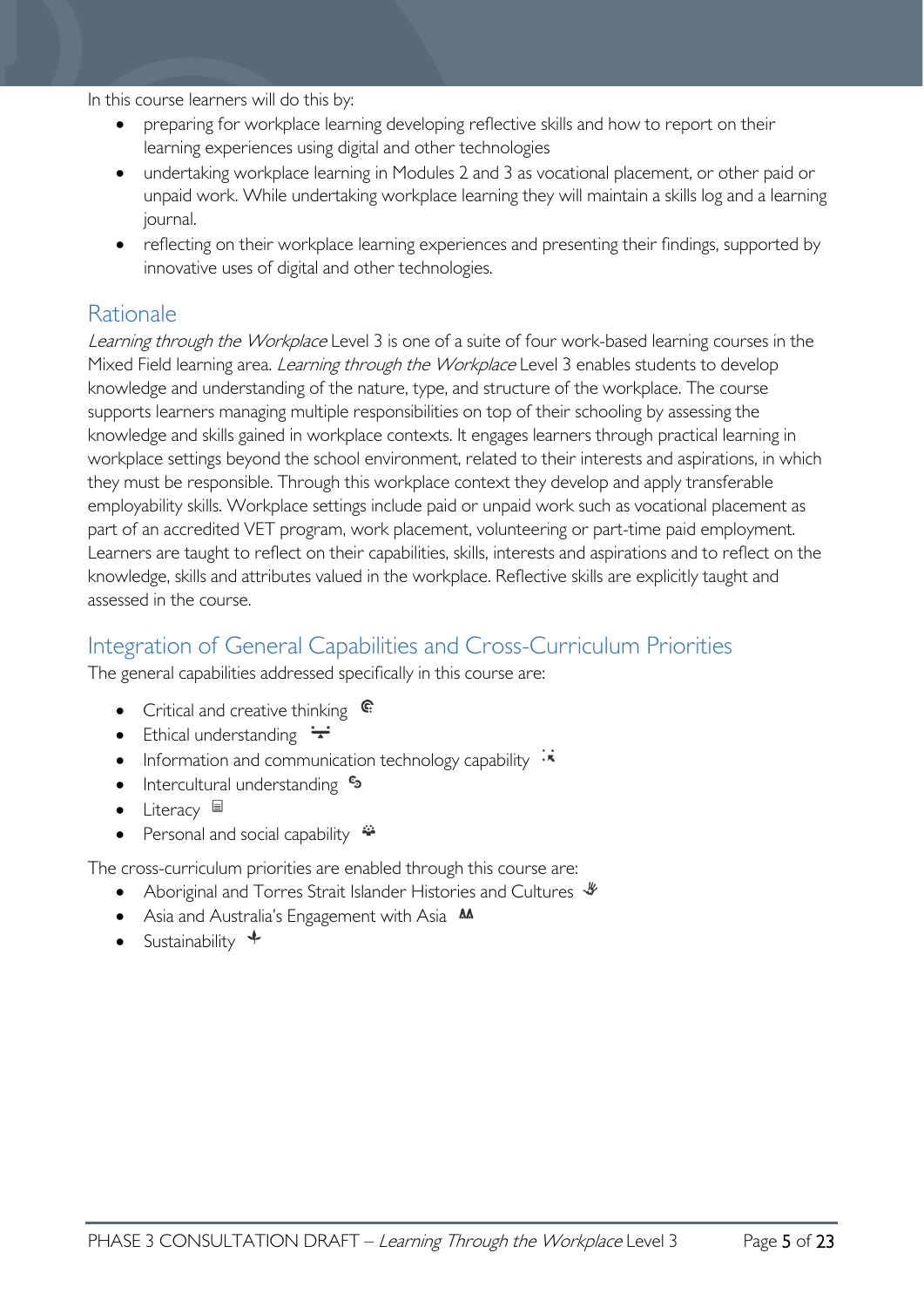### <span id="page-5-0"></span>Course Description

Learning through the Workplace Level 3 allows the learner to gain credit towards their TCE from the work that they do beyond the school. When they finish, they will have 80 hours of experience in a workplace, either as part of your VET vocational placement or as paid/unpaid work, or a mix of both.

The learner will work towards self-set goals throughout the course, particularly while in the workplace. These goals will focus on their work performance and transferable employability skills. Throughout the course they will record your learning and reflections in a skills log and learning journal. The learner can choose the format of their learning journal as long as it is available digitally. As part of the course, the learner will investigate an industry, at a state, national and international level. They will present their learning to an audience of peers and adults supported by the innovative use of digital and other technologies.

### <span id="page-5-1"></span>Pathways

- Pathways in:
	- o Learning Through the Workplace Level 2
	- o learners who are engaged in part-time paid or unpaid work, with levels of responsibility beyond entry level, and learners in VET programs.
- Pathways out further education and training, employment.

### <span id="page-5-2"></span>Course Requirements

- Access considerations learners need to show prior knowledge of content described for Learning Through the Workplace Level 2 Module 1. This content is assumed knowledge and skills for Learning Through the Workplace Level 3.
- Resources learners need access to 40 hours of workplace learning in a suitable workplace beyond the school environment for each of Modules 2 and 3. Up to 10 hours of the 40 may be in simulated workplace environments for each of Modules 2 and 3.

The workplace learning components of Learning Through the Workplace Level 3 must be delivered in accordance with the Years 9-12 Requirements and Guidelines for the Delivery of Work-based [Learning to School Students.](https://publicdocumentcentre.education.tas.gov.au/library/Shared%20Documents/Requirements-and-Guidelines-for-Work-based-Learning.pdf)

# <span id="page-5-3"></span>Course Structure, Delivery and Progression

#### <span id="page-5-4"></span>Structure

This course consists of three 50-hour modules.

Modules Available

Core Module 1: Prepare for and report on workplace learning

Core Module 2: Undertake workplace learning A

Core Module 3: Undertake workplace learning B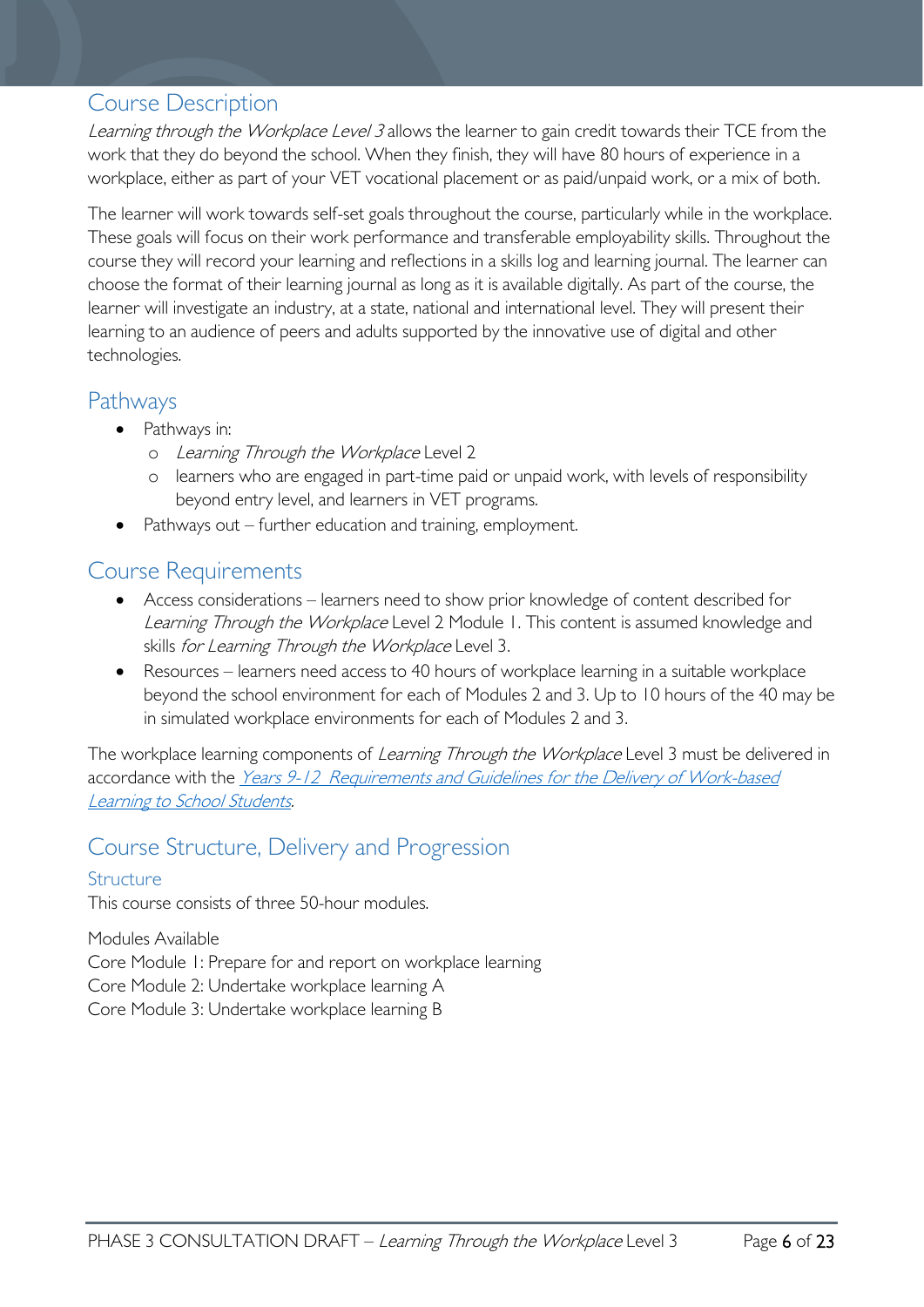

#### <span id="page-6-0"></span>**Delivery**

Module 1 may be delivered concurrently with Modules 2 and 3.

#### <span id="page-6-1"></span>Developmental Progression

Module 1 introduces the learner to key ideas, concepts, skills, knowledge and understanding. Module 2 enables the learner to build upon these key ideas, concepts, skills, knowledge and understanding. Module 3 enables the learner to further build on these key ideas, concepts, skills, knowledge and understanding.

The progression of learning is evidenced through assessment opportunities which provide feedback to promote further learning. A culminating performance of understanding is reflected in the final work requirements.

### <span id="page-6-2"></span>Module 1 - Prepare for and report on workplace learning

Learners plan for successful workplace learning by equipping themselves with knowledge and skills directly relevant to their workplace learning context and in the broader context of the relevant industry, industrial relations and future trends at state, national and international levels. Simulated workplace settings may be used as needed to develop concepts. After completing workplace learning in a suitable real workplace setting, learners reflect on their learning and present their findings supported by digital and other technologies.

#### <span id="page-6-3"></span>Module 1 Learning Outcomes

On successful completion of this module, learners will be able to:

- 1. understand and explain concepts of industry and work
- 2. analyse, apply and develop core skills for work and general capabilities to improve work performance
- 3. cooperate and collaborate with diverse others in the workplace
- 4. reflect on, evaluate and present about their learning experiences in and about the workplace.

#### <span id="page-6-4"></span>Module 1 Content

Module 1 is designed to support Modules 2 and 3. It has a part best delivered before a period of workplace learning and another that is best delivered after a significant period of workplace learning. It should be delivered to suit the context and needs of the cohort of learners.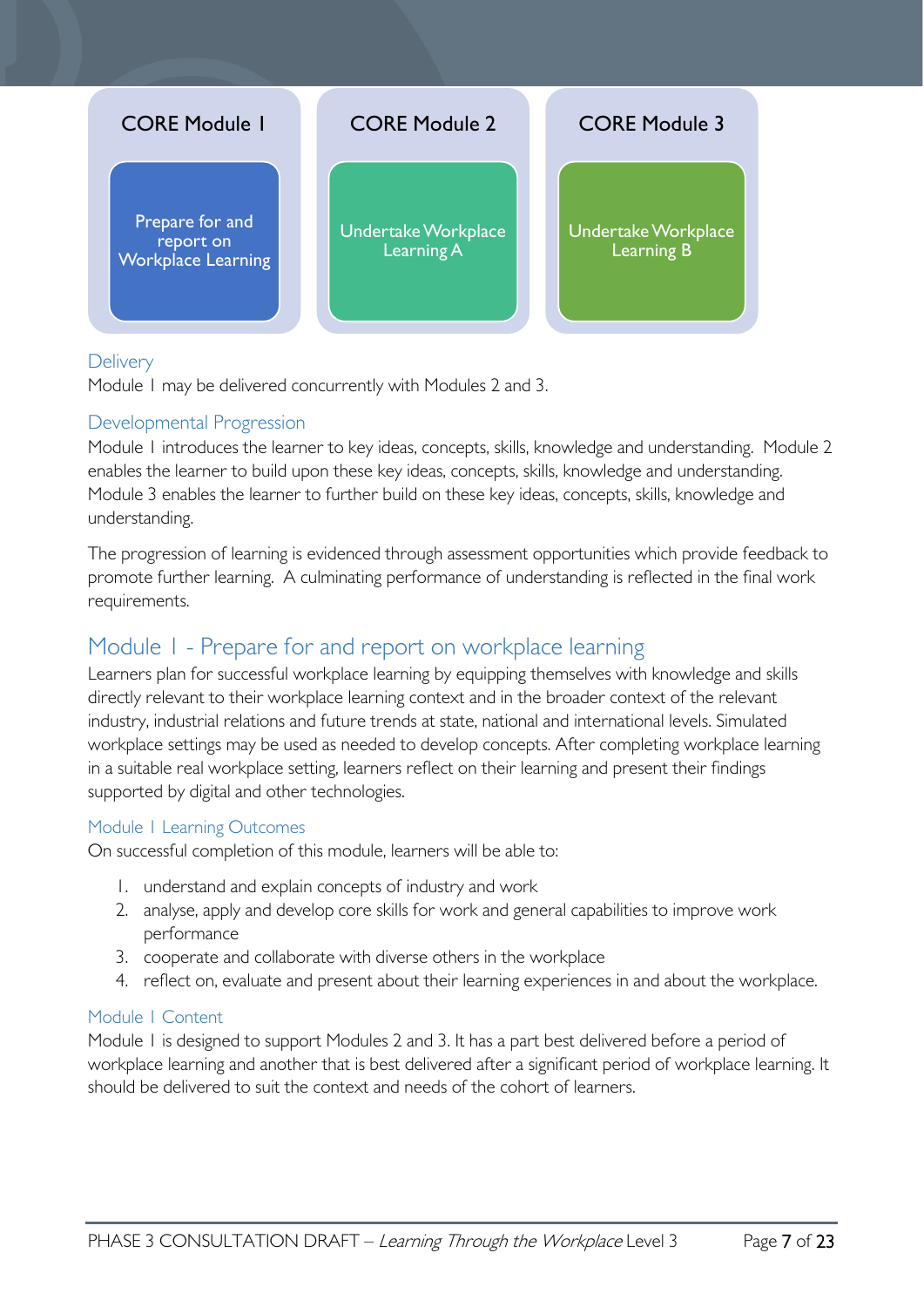#### Prepare for workplace learning

#### Key knowledge

- work in Australian Society
- changing nature of work
- industrial relations
- introduction to *Learning Through the Workplace* Level 3 Skills Log and Learning Through the Workplace Level 3 Learning Journal
- self-audit of Core Skills for Work and General Capabilities

#### Key skills

- establishing Personal Profile including Resume and digital portfolio
- selecting and establishing learning journal mechanism which must be digitally available
- developing strategies for reflecting on learning informed by the descriptions of stages of development in the Core Skills for Work Developmental Framework
- setting improvement goals for targeted skills and capabilities, relevant to the learner and their workplace context
- developing a workplace learning plan to monitor progress and access feedback

#### Reflect and present/exhibit

After each 40 hours of workplace learning in Modules 2 and 3, learners review their experiences using their Skills Log and Learning Journal as evidence of learning. They apply reflective strategies to describe and analyse their learning and skill development. They complete an updated skills and capabilities audit. After completing Modules 2 and 3, learners use digital and other technologies innovatively to plan and present their findings to known and unknown audiences.

Key knowledge

- individual or group processes to unpack learning
- appropriate technologies to support planning and delivery of presentation
- protocols for providing peer review and feedback.

#### Key skills

- planning the content and organising a presentation
- designing an innovative presentation in multimodal format
- digital presentation skills
- giving and receiving feedback.

#### <span id="page-7-0"></span>Module 1 Work Requirements

The work requirements of a course are processes, products or performances that provide a significant demonstration of achievement that is measurable against the course's standards. Work requirements need not be the sole form of assessment for a module.

This module includes one (1) Workplace Learning folio work requirement.

See Appendix 3 for summary of Work Requirement specifications for this course.

#### <span id="page-7-1"></span>Module 1 Assessment

This module will assess criteria 1, 2, 3, 4.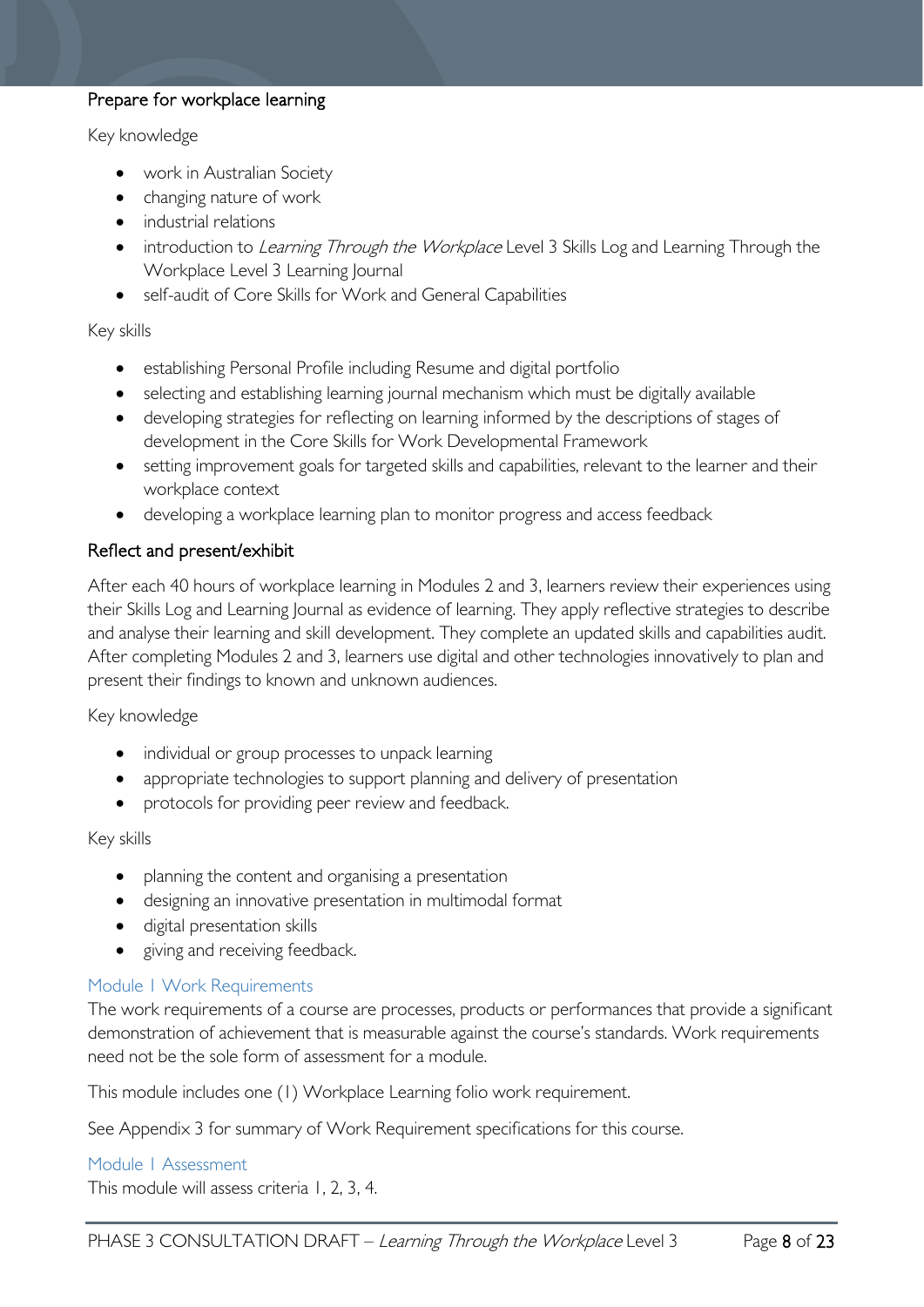## <span id="page-8-0"></span>Module 2 - Undertake workplace learning A

Learners undertake 40 hours of workplace learning in their chosen context of paid or unpaid work, typically either a vocational placement as part of a VET program, or part-time work or volunteering. Learners use non workplace time to complete their Skills Log to document their time and activities, and their Learning Journal. Learners reflect on their experience and update their personal learning goals and plans.

#### <span id="page-8-1"></span>Module 2 Learning Outcomes

On successful completion of this module, learners will be able to:

- 1. understand and explain concepts of industry and work
- 2. analyse, apply and develop core skills for work and general capabilities to improve work performance
- 3. cooperate and collaborate with diverse others in the workplace
- 5. investigate relevant Work Health and Safety requirements, roles and responsibilities, and issues in a workplace setting.

#### <span id="page-8-2"></span>Module 2 Content

The majority of the content for this module (40 of the 50 hours) is the set of learning experiences that students will have in the workplace, and its documentation in the Skills Log and Learning Journal. Learners process this content to analyse their learning, update future plans and update their personal profile.

10 hours is allocated for the following content:

Key knowledge

- ways to effectively use a skills log and learning journal e.g., examples of log entries, guiding questions
- how to access relevant Work Health and Safety information

Key skills

- describing which Core Skills for Work or General Capabilities are evidenced by workplace experiences
- implementing and adapting their learning plan
- annotating journal entries in detail.

#### <span id="page-8-3"></span>Module 2 Work Requirements

The work requirements of a course are processes, products or performances that provide a significant demonstration of achievement that is measurable against the course's standards. Work requirements need not be the sole form of assessment for a module.

This module includes one (1) extended response - Skills Logbook A and Learning Journal A work requirement.

See Appendix 3 for summary of Work Requirement specifications for this course.

#### <span id="page-8-4"></span>Module 2 Assessment

This module will assess criteria 1, 2, 3, 5.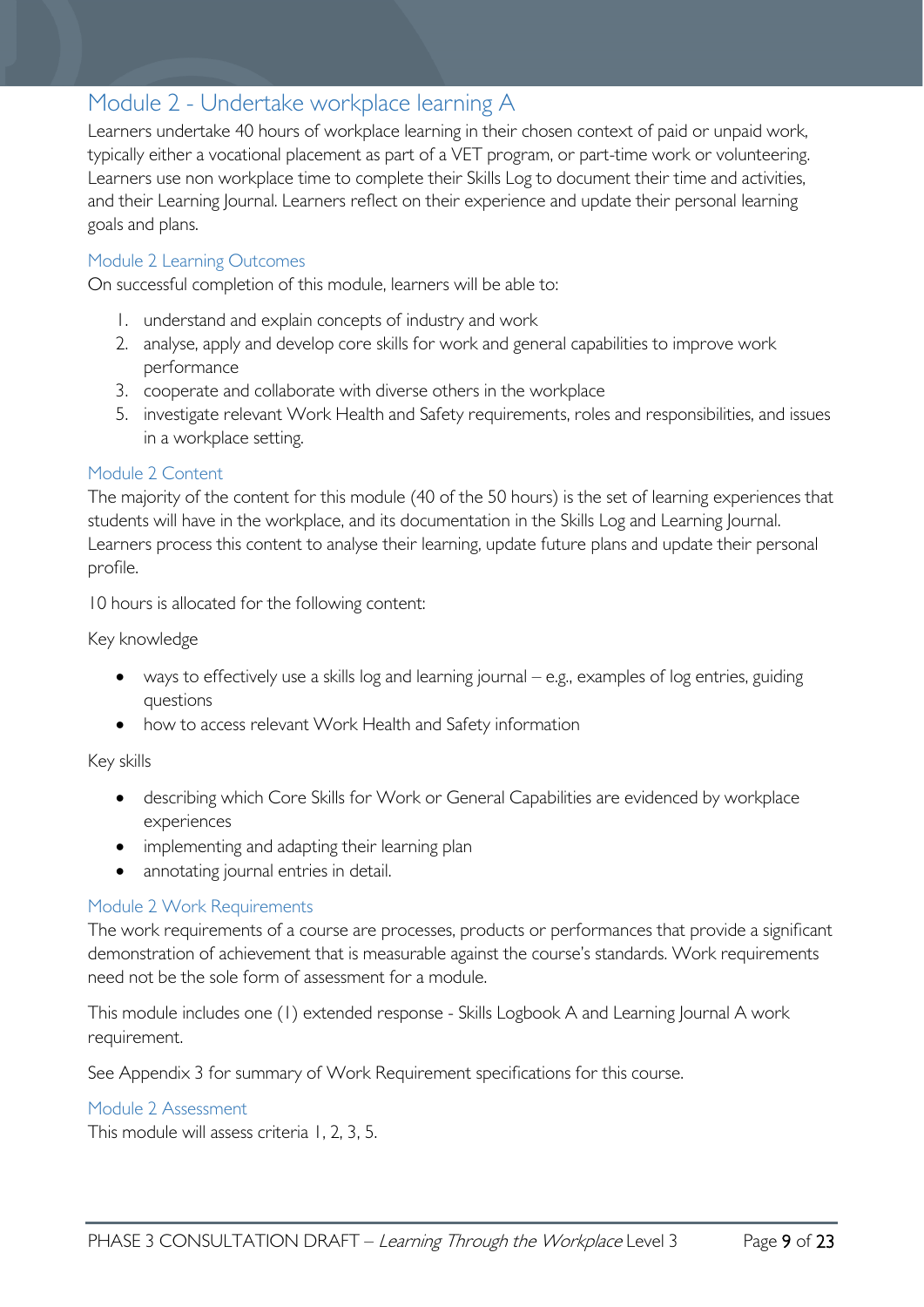## <span id="page-9-0"></span>Module 3 - Undertake workplace learning B

Learners undertake 40 hours of workplace learning in their chosen context of paid or unpaid work, typically either a vocational placement as part of a VET program, or part-time work or volunteering. Learners use non work time to complete their Skills Log to document their time and activities, and their Learning Journal. Learners reflect on their experience and update their personal learning goals and plans.

#### <span id="page-9-1"></span>Module 3 Learning Outcomes

On successful completion of this module, learners will be able to:

- 1. understand and explain concepts of industry and work
- 2. analyse, apply and develop core skills for work and general capabilities to improve work performance
- 3. cooperate and collaborate with diverse others in the workplace
- 6. analyse the relationships between work-related issues and practices in the workplace.

#### <span id="page-9-2"></span>Module 3 Content

The majority of the content for this module (40 of the 50 hours) is the set of learning experiences that students will have in the workplace, and its documentation in the Skills Log and Learning Journal. Learners process this content to analyse their learning, update future plans and update their personal profile.

10 hours is allocated for the following content:

Key knowledge

- more ways to effectively use a skills log and learning journal e.g., new ideas from peer sharing, reflecting on what worked well
- strategies for investigating workplace processes and issues and proposing possible solutions

Key skills

- mapping workplace experiences to relevant Core Skills for Work or General Capabilities
- implementing and adapting their learning plan
- annotating journal entries in detail.

#### <span id="page-9-3"></span>Module 3 Work Requirements

The work requirements of a course are processes, products or performances that provide a significant demonstration of achievement that is measurable against the course's standards. Work requirements need not be the sole form of assessment for a module.

This module includes one (1) extended response - Skills Logbook B and Learning Journal B work requirement.

See Appendix 3 for summary of Work Requirement specifications for this course.

<span id="page-9-4"></span>Module 3 Assessment

This module will assess criteria 1, 2, 3, 6.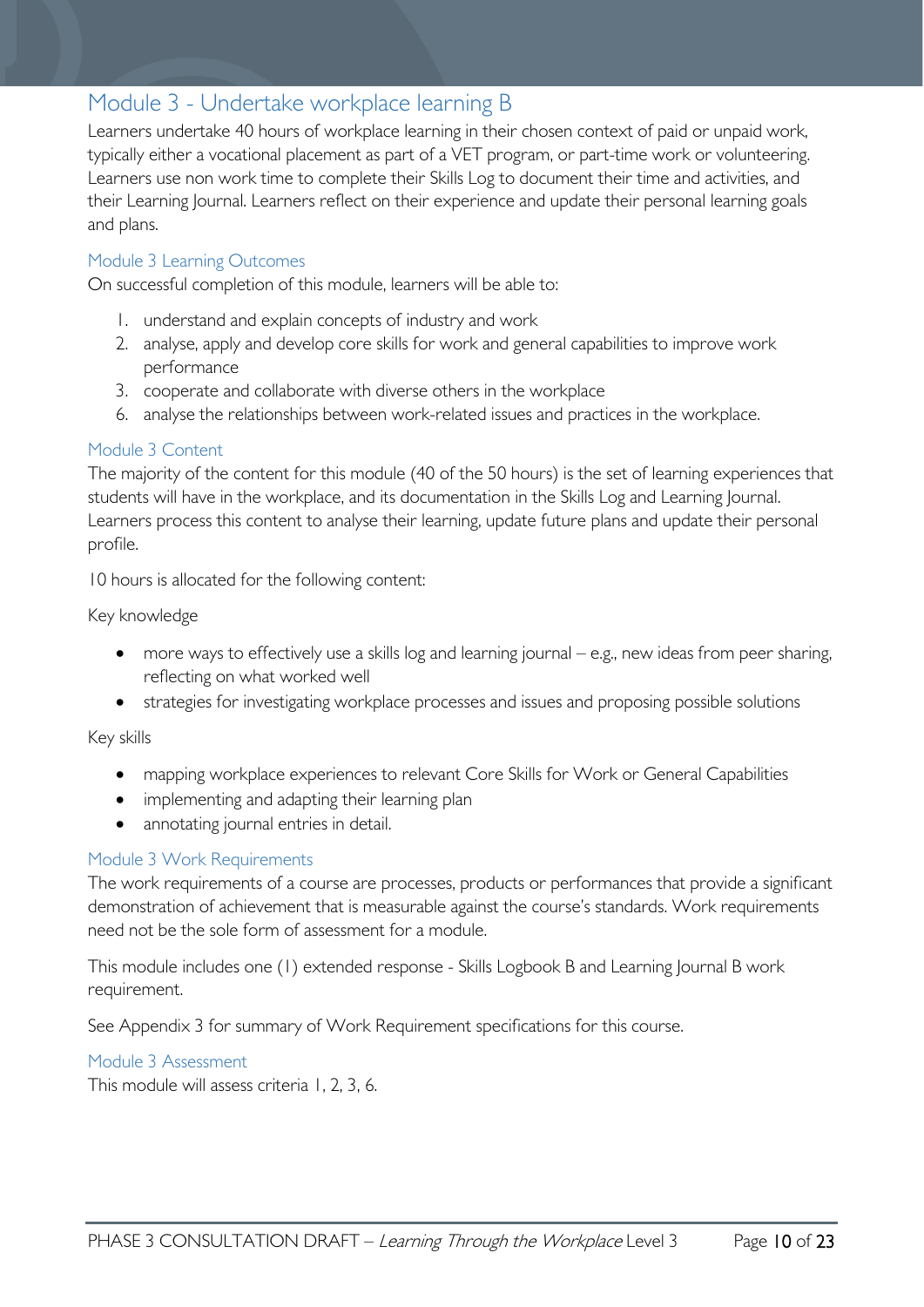#### <span id="page-10-0"></span>Assessment

Criterion-based assessment is a form of outcomes assessment that identifies the extent of learner achievement at an appropriate end-point of study. Although assessment – as part of the learning program – is continuous, much of it is formative, and is done to help learners identify what they need to do to attain the maximum benefit from their study of the course. Therefore, assessment for summative reporting to TASC will focus on what both teacher and learner understand to reflect endpoint achievement.

The standard of achievement each learner attains on each criterion is recorded as a rating 'A', 'B', or 'C', according to the outcomes specified in the standards section of the course.

A 't' notation must be used where a learner demonstrates any achievement against a criterion less than the standard specified for the 'C' rating.

A 'z' notation is to be used where a learner provides no evidence of achievement at all.

Internal assessment of all criteria will be made by the provider. Providers will report the learner's rating for each criterion to TASC.

TASC will supervise the external assessment of designated criteria which will be indicated by an asterisk (\*). The ratings obtained from the external assessments will be used in addition to internal ratings from the provider to determine the final award.

#### <span id="page-10-1"></span>**Criteria**

|                      | Module I | Module 2 | Module 3 | Notes                                                                |
|----------------------|----------|----------|----------|----------------------------------------------------------------------|
| Criteria<br>assessed | ,2,3,4   | ,2,3,5   | 1,2,3,6  | Three common in all modules<br>and one focus criterion per<br>module |

The assessment for *Learning Through the Workplace* Level 3 will be based on the degree to which the learner can:

- 1. communicate knowledge and understanding of concepts and issues related to industry and work \*
- 2. investigate, analyse, develop and demonstrate work-related skills and capabilities in a workplace setting \*
- 3. communicate, and collaborate with diverse others to achieve work goals in workplace settings\*
- 4. apply reflective practices to evaluate and present about their learning in/about the workplace, and to inform goal setting and future career planning, supported by innovative use of digital and other technologies
- 5. communicate relevant Work Health and Safety requirements, roles and responsibilities, and issues in a workplace setting
- 6. analyse workplace problems and propose possible solutions.

\*denotes criteria that are both internally and externally assessed.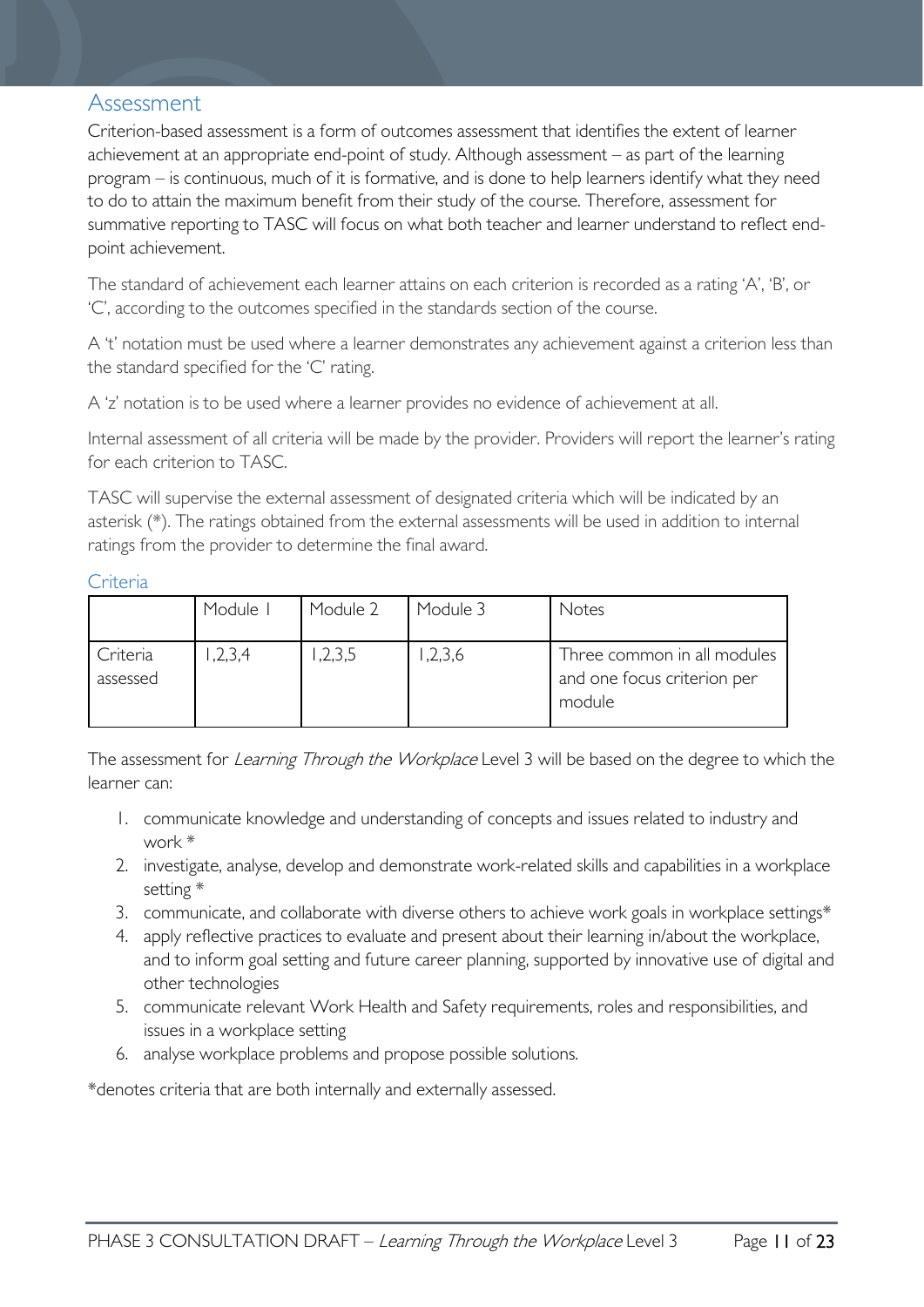#### <span id="page-11-0"></span>**Standards**

Criterion 1\*: communicate knowledge and understanding of concepts and issues related to industry and work

This criterion is both internally and externally assessed.

| Rating C                       | Rating B                       | Rating A                       |
|--------------------------------|--------------------------------|--------------------------------|
| describes changing             | researches and explains        | analyses changing              |
| opportunities for work locally | changing opportunities for     | opportunities for work locally |
| and beyond, relevant to own    | work locally and beyond,       | and beyond, relevant to own    |
| interests, strengths and       | relevant to own interests,     | interests, strengths and       |
| aspirations, citing relevant   | strengths and aspirations,     | aspirations, citing relevant   |
| references and following       | citing relevant references and | references and following       |
| referencing conventions and    | following referencing          | referencing conventions and    |
| methodologies                  | conventions and                | methodologies with a high      |
|                                | methodologies correctly        | degree of accuracy             |
| describes how relevant state   | explains how formal            | analyses the policy and        |
| and federal legislation        | structures (e.g., policies,    | practice of equal opportunity  |
| requires that workplaces       | procedures, guidelines, Code   | in a selected workplace.       |
| have a culture of equal        | of Conduct, values etc)        |                                |
| opportunity                    | influence workplace culture    |                                |
|                                | in a selected workplace.       |                                |
| identifies key authoritative   | describes employee             | effectively communicates       |
| sources of information about   | obligations and entitlements   | employee obligations and       |
| rights and responsibilities.   | under relevant industrial      | entitlements under relevant    |
|                                | award or agreement.            | industrial award or            |
|                                |                                | agreement for selected         |
|                                |                                | workplace context.             |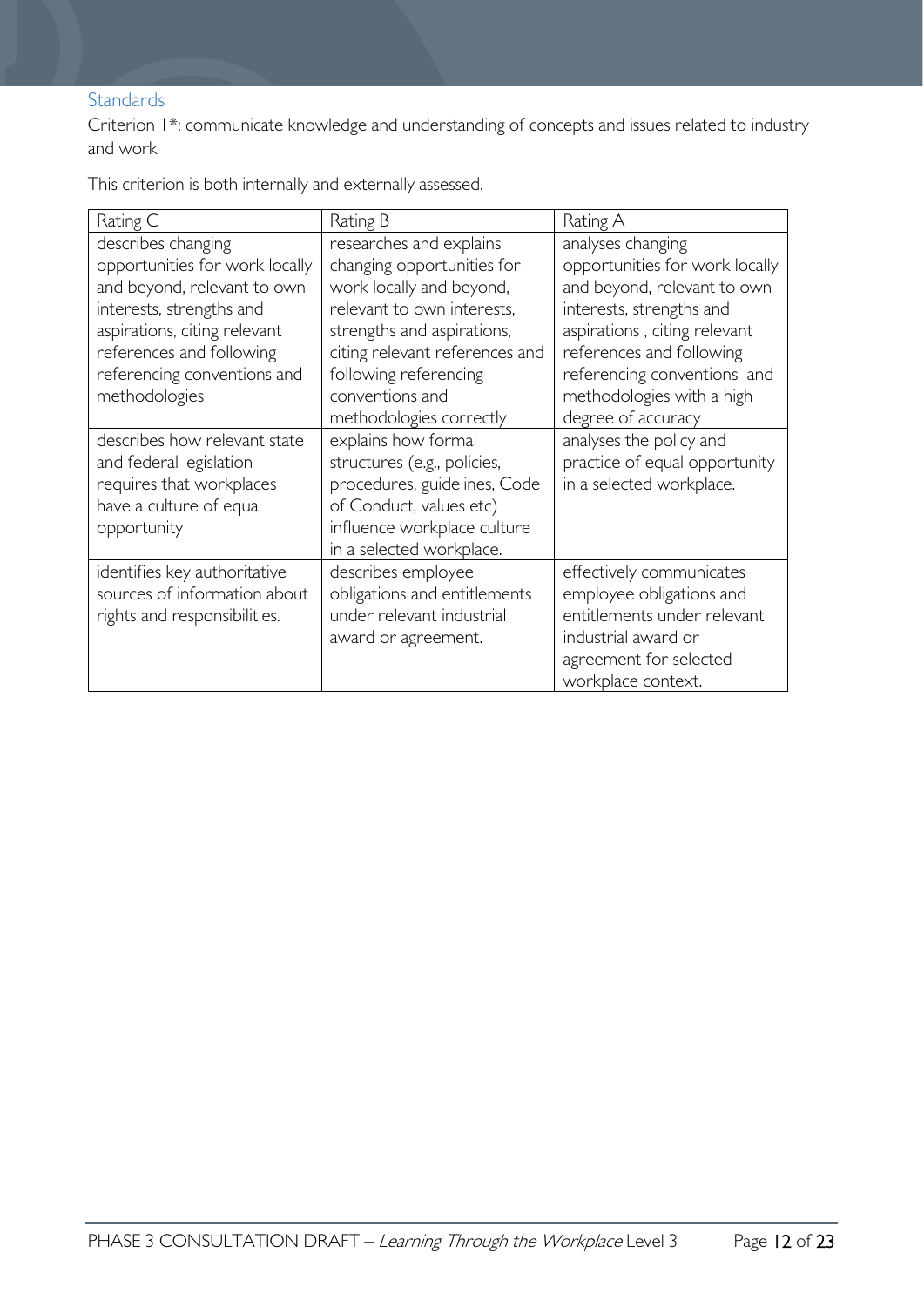Criterion 2\*: investigate, analyse, develop and demonstrate work-related skills and capabilities in a workplace setting

| Rating C                                                                                                                                                                 | Rating B                                                                                                                                                                                                                   | Rating A                                                                                                                                                                                                                  |
|--------------------------------------------------------------------------------------------------------------------------------------------------------------------------|----------------------------------------------------------------------------------------------------------------------------------------------------------------------------------------------------------------------------|---------------------------------------------------------------------------------------------------------------------------------------------------------------------------------------------------------------------------|
| develops one or more<br>SMART goals and investigates<br>associated strategies to<br>improve one or more<br>targeted skills or capabilities<br>through workplace learning | develops one or more<br>SMART goals, and justifies<br>choice of associated<br>strategies to improve one or<br>more targeted skills or<br>capabilities through<br>workplace learning                                        | develops one or more<br>SMART goals and analyses<br>associated strategies to<br>improve one or more<br>targeted skills or capabilities<br>through workplace learning                                                      |
| develops and implements a<br>workplace learning plan to<br>achieve improvement goal(s)                                                                                   | develops a detailed<br>workplace learning plan to<br>achieve improvement goal(s)<br>and implement it with<br>adaptations as needed                                                                                         | develops a comprehensive<br>workplace learning plan to<br>achieve improvement goal(s)<br>and implement it<br>systematically with<br>adaptations as needed                                                                 |
| records, maps and annotates<br>evidence of work-related<br>skills and capabilities on a<br>regular basis and in a range of<br>digital and other multimodal<br>formats.   | develops a digital portfolio of<br>evidence of work-related<br>skills and capabilities including<br>a personal profile describing<br>how at least one personal skill<br>can be transferred to a given<br>new work context. | develops a curated digital<br>portfolio of evidence of<br>work-related skills and<br>capabilities including a<br>personal profile describing<br>how personal skills can be<br>transferred to a given new<br>work context. |

This criterion is both internally and externally assessed.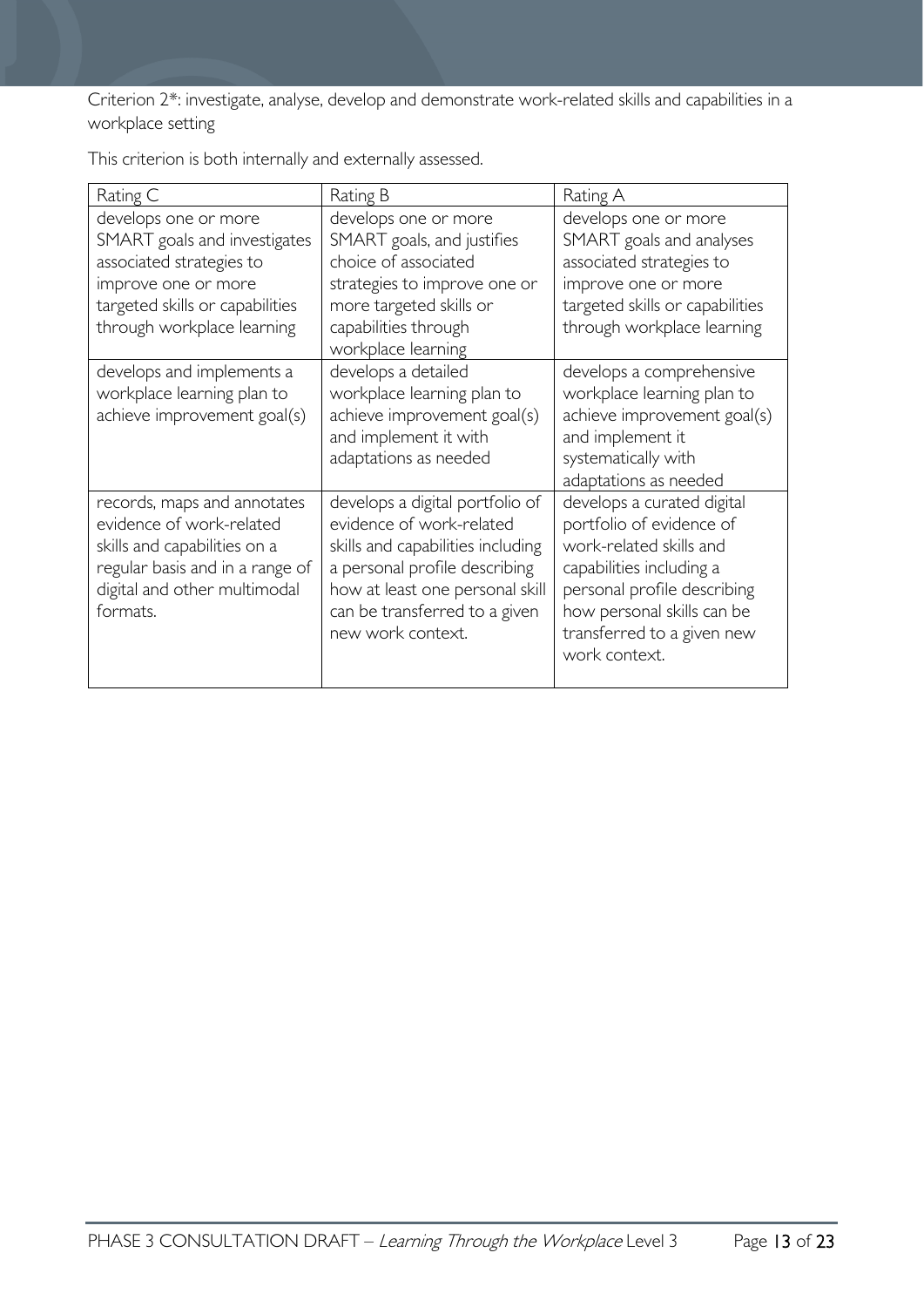Criterion 3\*: work independently and collaborate with diverse others to achieve goals in a workplace setting

|  | This criterion is both internally and externally assessed. |
|--|------------------------------------------------------------|
|--|------------------------------------------------------------|

| Rating C                                                                                                                                                                | Rating B                                                                                                                                                                            | Rating A                                                                                                                                                                                      |
|-------------------------------------------------------------------------------------------------------------------------------------------------------------------------|-------------------------------------------------------------------------------------------------------------------------------------------------------------------------------------|-----------------------------------------------------------------------------------------------------------------------------------------------------------------------------------------------|
| establishes connections with a<br>number of people in<br>immediate work context,<br>using some accepted<br>practices for building rapport                               | uses a range of strategies to<br>establish a sense of<br>connection with others                                                                                                     | engages with the behaviour<br>of others, interpreting a<br>broad range of verbal and<br>non-verbal signals, and asks<br>some questions to help<br>understand others' thoughts<br>and feelings |
| observes workplace<br>requirements and protocols<br>for responding to diversity                                                                                         | observes workplace<br>requirements and protocols<br>for responding to diversity<br>and begin to recognise the<br>value that different<br>perspectives can bring to the<br>workplace | observes workplace<br>requirements and protocols<br>for responding to diversity<br>and recognise the value of<br>drawing on different<br>perspectives in workplace<br>situations              |
| cooperates with others as<br>part of routine workplace<br>activities and contributes to<br>specific activities requiring<br>joint responsibility and<br>accountability. | takes responsibility for<br>meeting commitments to<br>others in the workplace.                                                                                                      | collaborates with others to<br>achieve joint outcomes in the<br>workplace.                                                                                                                    |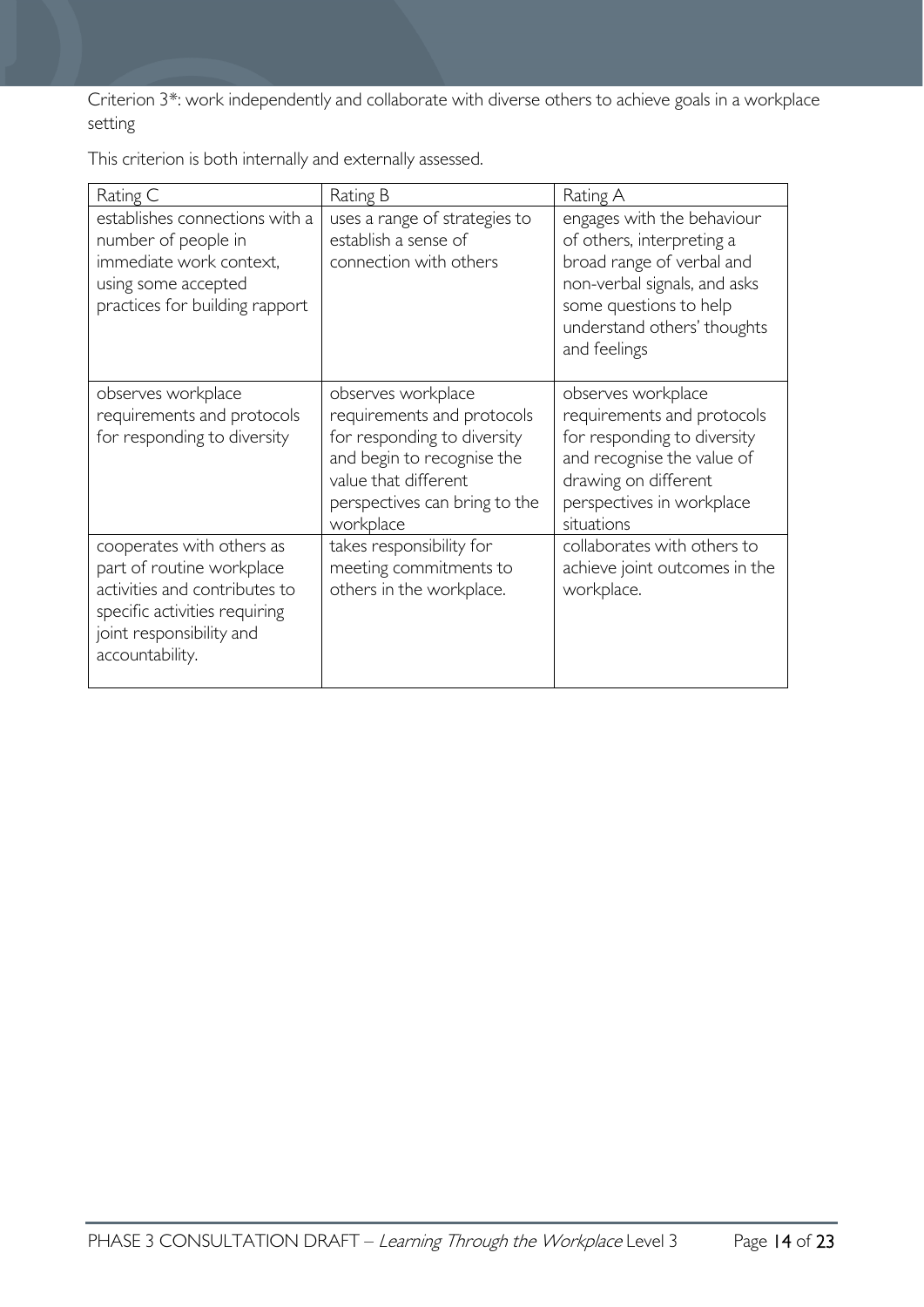Criterion 4: apply reflective practices to evaluate and present about their learning in/about the workplace, and to inform goal setting and future career planning, supported by innovative use of digital and other technologies

This criterion is only internally assessed.

| Rating C                       | Rating B                        | Rating A                       |
|--------------------------------|---------------------------------|--------------------------------|
| reflects on workplace          | uses at least two strategies to | uses two or more strategies    |
| learning experiences using     | reflect on workplace learning   | to reflect on workplace        |
| one or more strategies and     | experiences and evaluates       | learning experiences and       |
| review effectiveness of the    | the effectiveness of the        | critically evaluates the       |
| learning plan                  | learning plan                   | effectiveness of the learning  |
|                                |                                 | plan                           |
| describes strengths and areas  | describes key learnings from    | describes key learnings from   |
| of growth in skills and        | workplace learning              | workplace learning             |
| capabilities from workplace    | experiences including           | experiences including          |
| learning experiences and       | development of work-related     | development of work-related    |
| gives examples of how the      | skills and capabilities and how | skills and capabilities and    |
| learning could be applied in a | they could be applied in new    | critically evaluates           |
| new context                    | contexts                        | effectiveness of workplace     |
|                                |                                 | learning plan                  |
| uses familiar digital and non- | uses digital and other systems  | uses digital and non-digital   |
| digital systems and tools, to  | and tools, to plan and present  | systems and tools innovatively |
| plan and present the learning  | the learning outcomes of        | to plan and present the        |
| outcomes of their workplace    | their workplace learning        | learning outcomes of their     |
| learning experiences.          | experiences.                    | workplace learning             |
|                                |                                 | experiences.                   |

Criterion 5: communicate relevant work, health and safety (WHS) requirements, roles and responsibilities in a workplace setting

| Rating C                                                                                | Rating B                                                                                               | Rating A                                                                                                              |
|-----------------------------------------------------------------------------------------|--------------------------------------------------------------------------------------------------------|-----------------------------------------------------------------------------------------------------------------------|
| describes relevant WHS<br>requirements in a selected<br>workplace setting               | explains relevant WHS<br>requirements in the selected<br>workplace setting                             | analyses relevant WHS<br>requirements in the selected<br>workplace setting and<br>identifies possible<br>improvements |
| defines the roles and duties<br>of WHS personnel in a<br>selected workplace             | analyses and evaluates several<br>forms of WHS information in<br>the selected work<br>environment      | conducts a risk assessment of<br>potential hazards within a<br>selected workplace                                     |
| identifies the steps taken to<br>resolve WHS issues in a<br>selected workplace setting. | describes the reporting<br>process for WHS hazards<br>identifies in the selected<br>workplace setting. | analyses the strengths and<br>weaknesses of the WHS<br>issue-resolution process in<br>the selected workplace.         |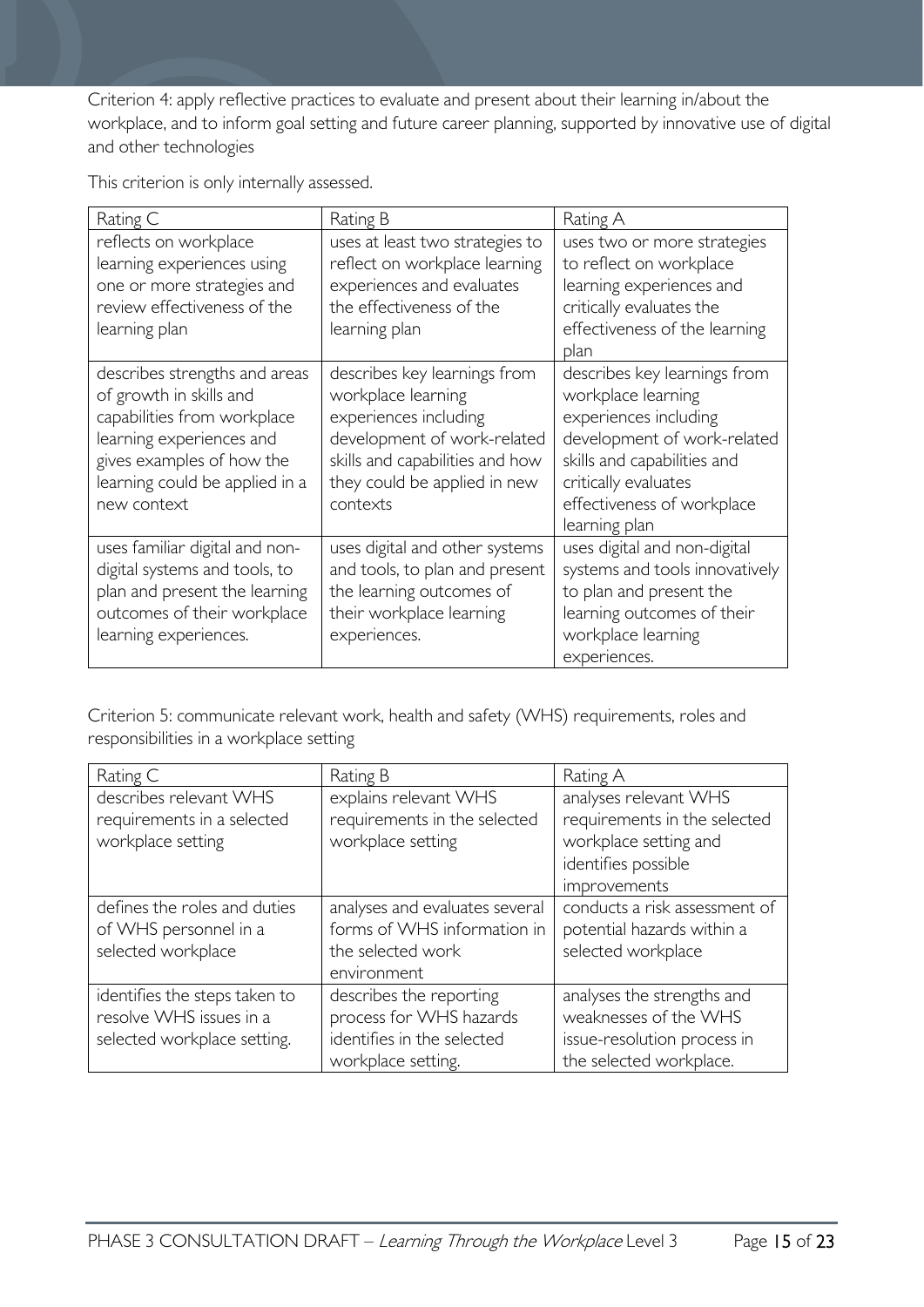Criterion 6: analyse workplace problems and propose possible solutions

This criterion is only internally assessed.

| Rating C                                                                                                                                 | Rating B                                                                                                                                                                                                                                                                                                          | Rating A                                                                                                                                                                                                                                                      |
|------------------------------------------------------------------------------------------------------------------------------------------|-------------------------------------------------------------------------------------------------------------------------------------------------------------------------------------------------------------------------------------------------------------------------------------------------------------------|---------------------------------------------------------------------------------------------------------------------------------------------------------------------------------------------------------------------------------------------------------------|
| recognises and takes<br>responsibility for addressing<br>predictable, and some less<br>predictable problems in<br>familiar work contexts | recognises an increasing<br>range of familiar problems,<br>actively looking for early<br>warning signs and<br>implementing contingency<br>plans or seeking expertise of<br>others                                                                                                                                 | recognises and anticipates an<br>increasing range of familiar<br>problems, their symptoms<br>and causes, actively looking<br>for early warning signs and<br>implementing contingency<br>plans                                                                 |
| initiates standard procedures<br>when responding to familiar<br>problems within immediate<br>context                                     | applies formal problem-<br>solving processes when<br>tackling an unfamiliar<br>workplace problem, breaking<br>complex issues into<br>manageable parts and<br>identifying and evaluating<br>several options for action<br>and, where appropriate,<br>seeks feedback or advice<br>before implementing a<br>solution | in familiar contexts, responds<br>intuitively to problems<br>requiring immediate<br>attention, quickly drawing on<br>past experience to devise<br>possible solutions and, where<br>appropriate, seeks feedback<br>or advice before<br>implementing a solution |
| considers the effectiveness of<br>a solution in terms of how<br>well it met stated goals.                                                | begins to reflect on the<br>effectiveness of a selected<br>problem-solving process and<br>seeks to improve a future<br>response when a solution<br>does not achieve its intended<br>outcome.                                                                                                                      | with guidance, uses formal<br>and informal processes to<br>monitor implementation of<br>solutions and reflects on<br>outcomes.                                                                                                                                |

### <span id="page-15-0"></span>Quality Assurance

• This will be determined by TASC at time of accreditation.

### <span id="page-15-1"></span>Qualifications and Award Requirements

The final award will be determined by the Office of Tasmanian Assessment, Standards and Certification from the 9 ratings (6 ratings from the internal assessment and 3 ratings from the external assessment).

The minimum requirements for an award in *Learning Through the Workplace* Level 3 are as follows:

EXCEPTIONAL ACHIEVEMENT (EA) 8'A' ratings, 1 'B' rating (2 'A' ratings, 1 'B' rating from external assessment)

HIGH ACHIEVEMENT (HA)

4 'A' ratings, 4 'B' ratings, 1 'C' ratings (1 'A' rating, 1 'B' rating and 1 'C' rating from external assessment)

COMMENDABLE ACHIEVEMENT (CA) 4 'B' ratings, 4 'C' ratings (1 'B' ratings, 2 'C' ratings from external assessment)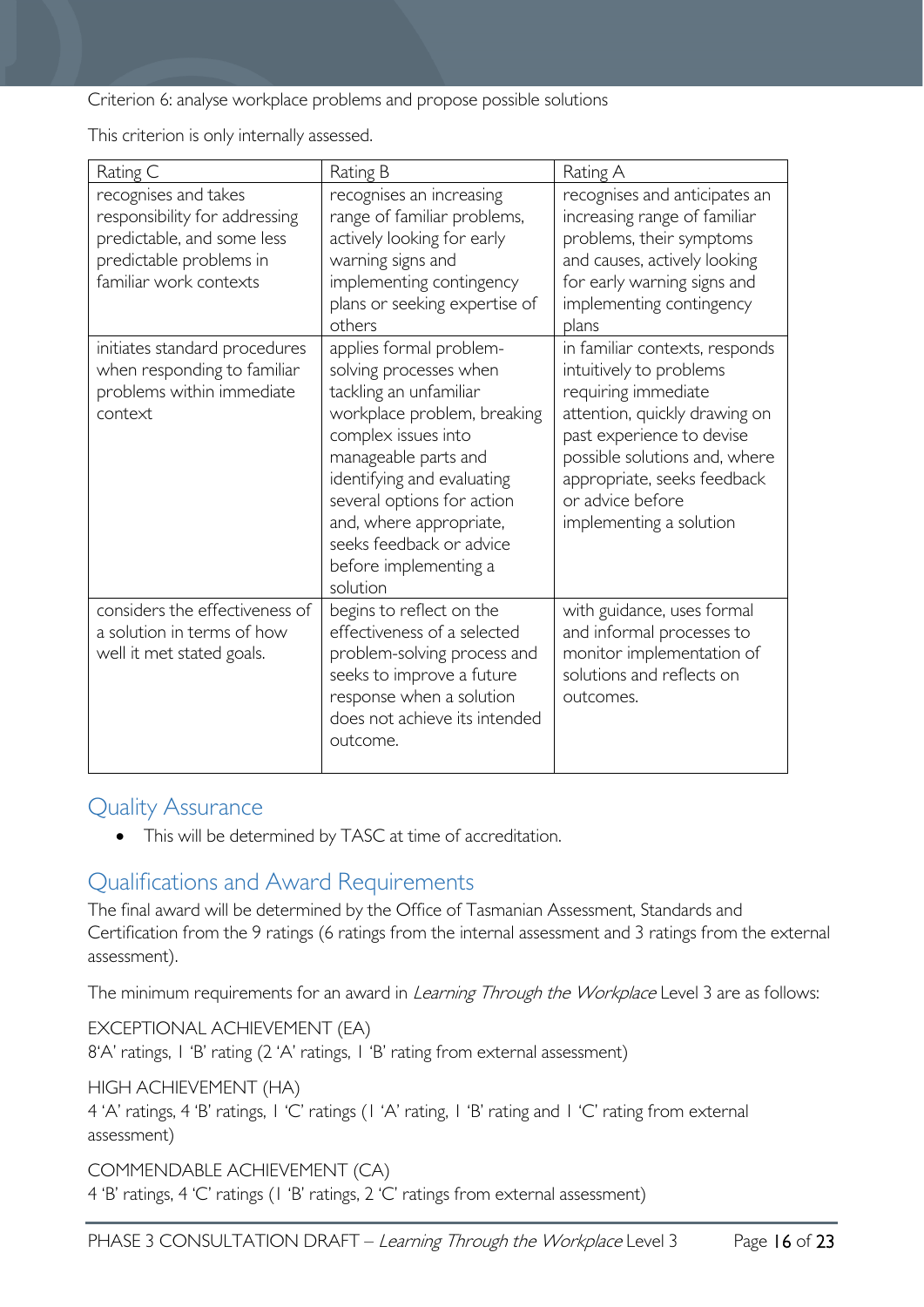#### SATISFACTORY ACHIEVEMENT (SA) 7 'C' ratings (2 'C' ratings from external assessment)

PRELIMINARY ACHIEVEMENT (PA) 5 'C' ratings

A learner who otherwise achieves the ratings for a CA (Commendable Achievement) or SA (Satisfactory Achievement) award but who fails to show any evidence of achievement in one or more criteria ('z' notation) will be issued with a PA (Preliminary Achievement) award.

### <span id="page-16-0"></span>Course Evaluation

• This will be confirmed by time of accreditation.

## <span id="page-16-1"></span>Course Developer

This course has been developed by the Department of Education's Years 9 to 12 Learning Unit in collaboration with Catholic Education Tasmania and Independent Schools Tasmania.

# <span id="page-16-2"></span>Accreditation and Version History

• Details to be determined by TASC at time of accreditation.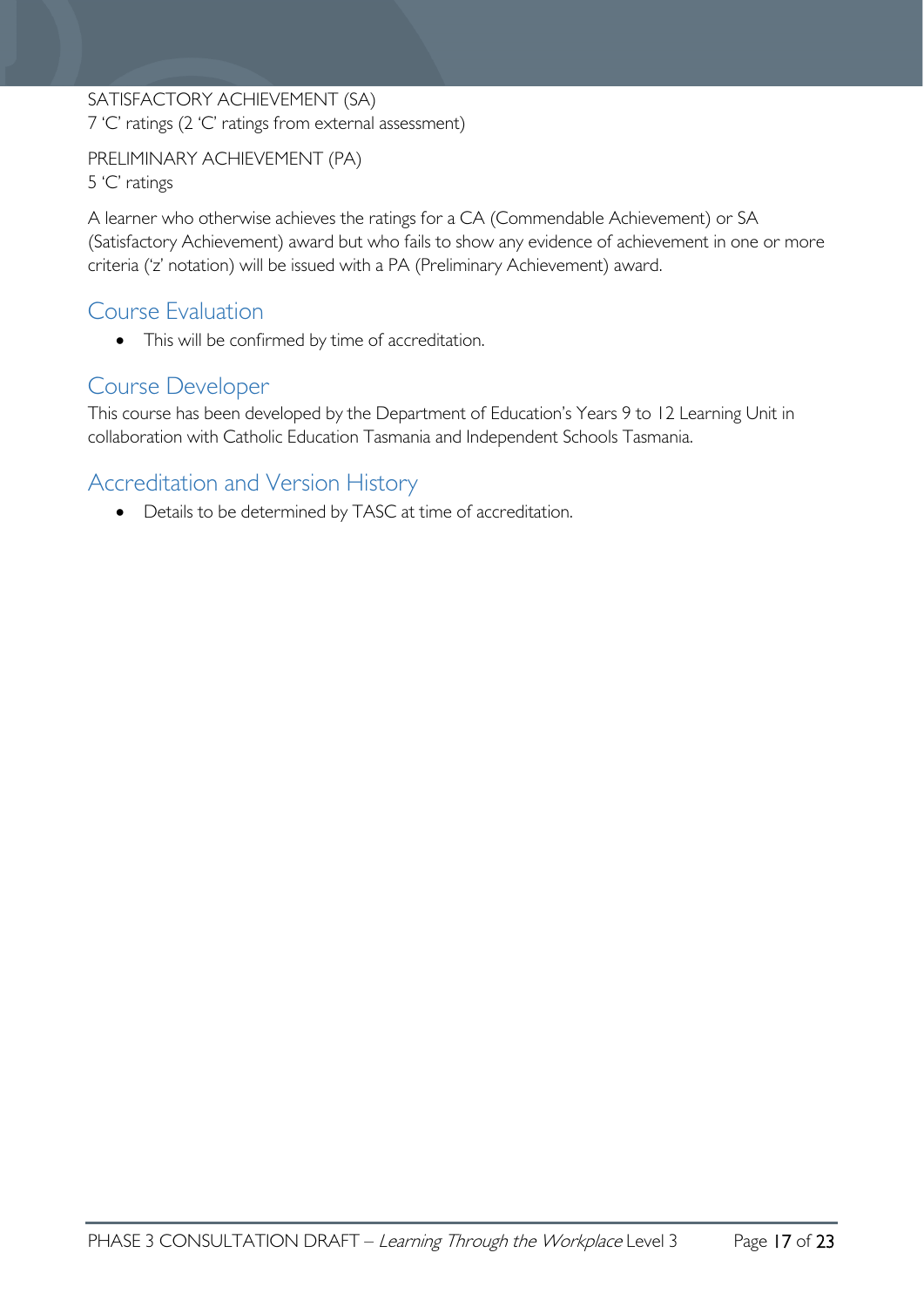# Appendix 1 - Line of Sight



<span id="page-17-0"></span>

|    | Learning Outcomes                                                                                                                                              | Course<br>Content | Work<br>Requirements | Criteria       | Standards | General<br>Capabilities (GC)                                                                            |
|----|----------------------------------------------------------------------------------------------------------------------------------------------------------------|-------------------|----------------------|----------------|-----------|---------------------------------------------------------------------------------------------------------|
|    | Understand and explain concepts of industry and work.                                                                                                          | Module 1, 2, 3    | Module 1, 2, 3       | $\subset$      | E1, 2, 3  | GC:<br>$\Xi$ : $\kappa$ G<br>$\mathbf{c_3}$<br>$\overline{ }$                                           |
| 2. | Analyse, apply and develop targeted Core Skills for Work and<br>General Capabilities to improve work performance.                                              | Module 1, 2, 3    | Module 1, 2, 3       | C <sub>2</sub> | E1, 2, 3  | GC:<br>$\equiv$ $\cdot$ $\kappa$ $\in$ $\cong$<br>$\mathbb{c}_\mathfrak{D}$<br>$\overline{\phantom{a}}$ |
| 3. | Work independently and collaborate with diverse others in<br>workplace settings.                                                                               | Module 1, 2, 3    | Module 1, 2, 3       | C <sub>3</sub> | E1, 2, 3  | GC:<br>$\mathbf{r} \in \mathbb{R}$ is a set $\mathbb{R}^n$<br>$\mathbf{c_3}$                            |
| 4. | Reflect on, evaluate and present about their learning experiences<br>in/about the workplace, supported by innovative use of digital and<br>other technologies. | Module            | Module               | C <sub>4</sub> | E1, 2, 3  | GC:<br>$\equiv$                                                                                         |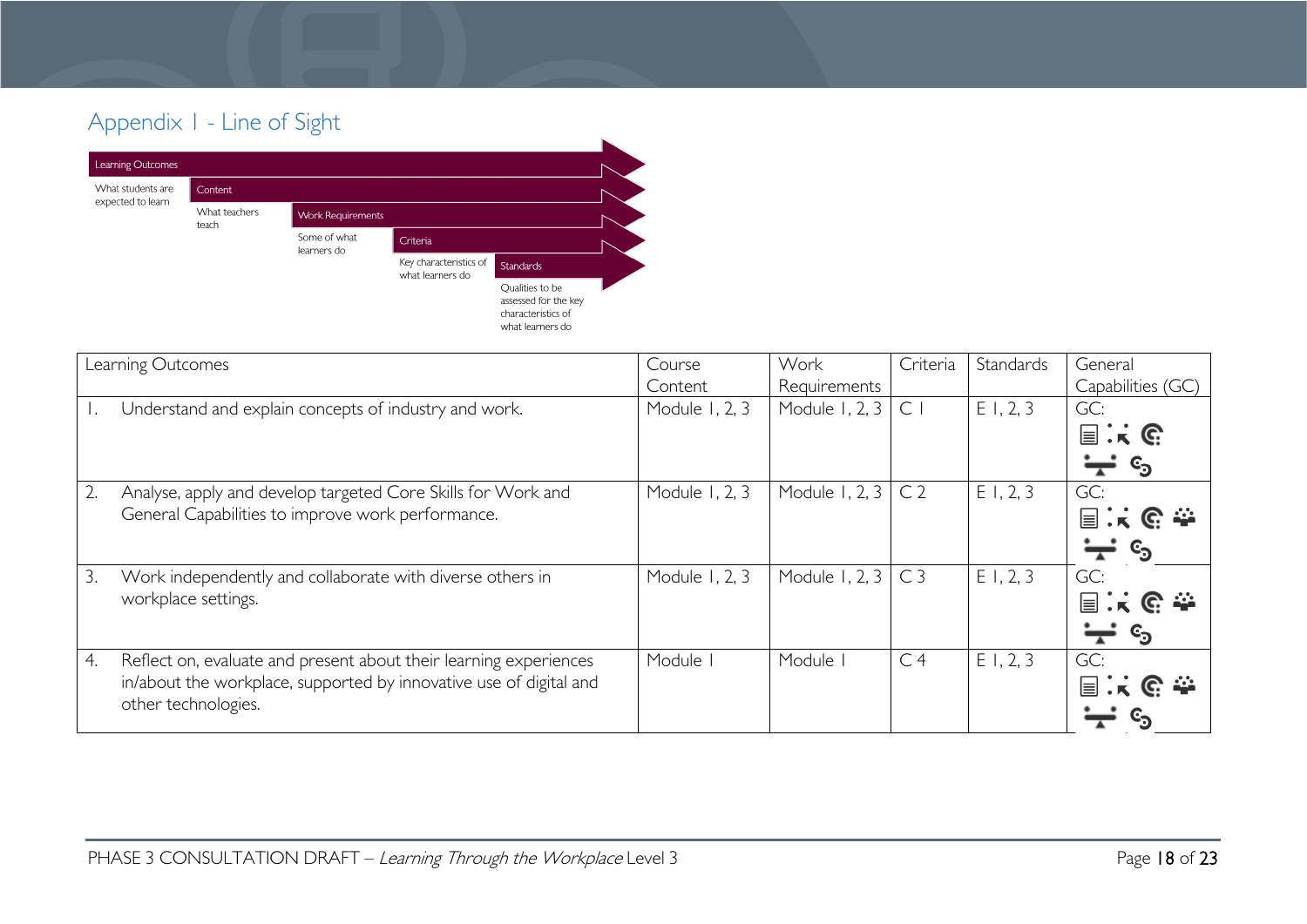| Communicate ideas and information about a range of Work Health<br>and Safety requirements in a selected work environment. | Module 2 | Module 2 |                | E1, 2, 3 | GC:<br>国民民泰 |
|---------------------------------------------------------------------------------------------------------------------------|----------|----------|----------------|----------|-------------|
| Analyse and communicate the relationships between work-related<br>issues and practices in workplaces.                     | Module 3 | Module 3 | C <sub>6</sub> | E1, 2, 3 | GC:<br>国兴区泰 |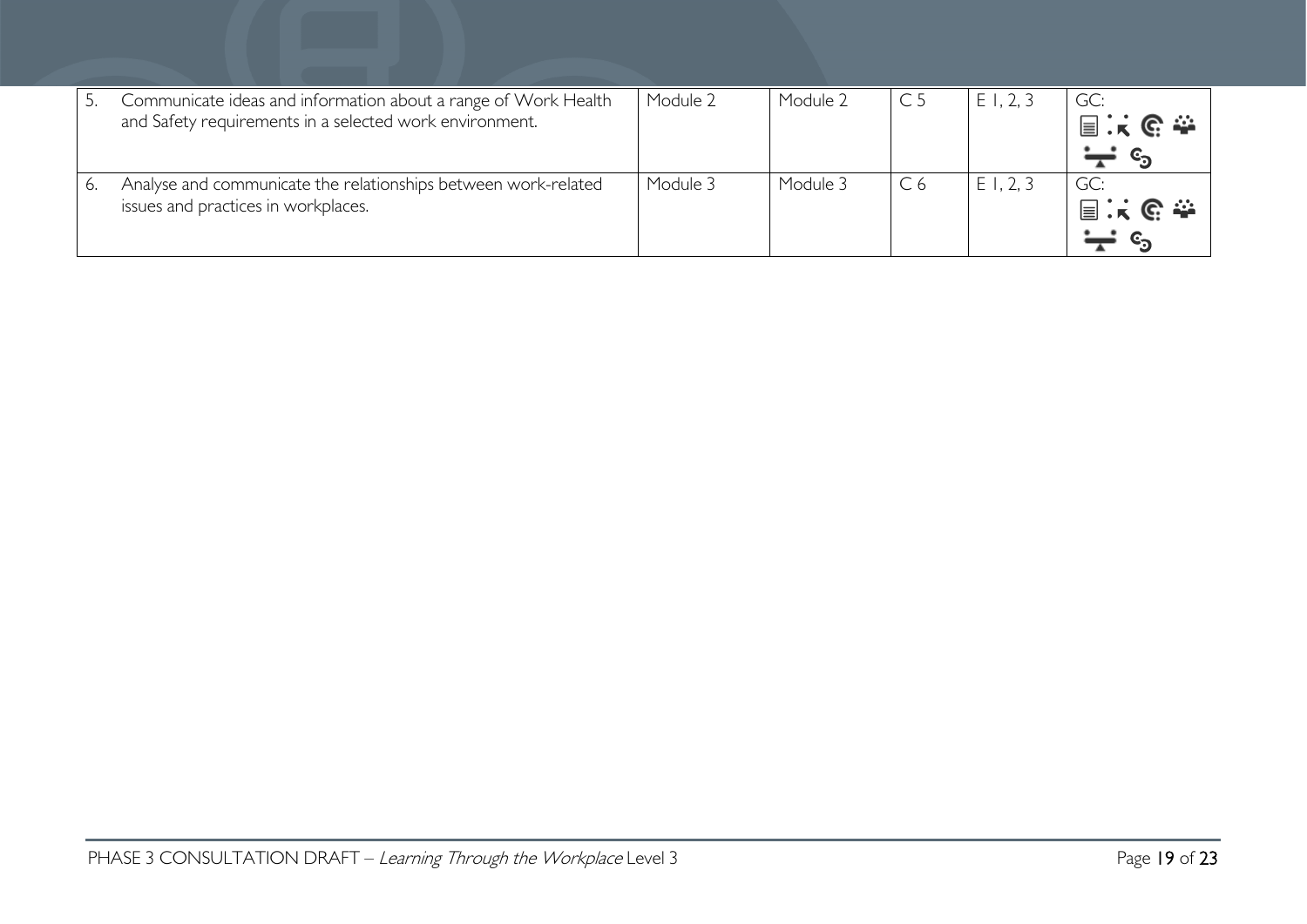# <span id="page-19-0"></span>Appendix 2 - Alignment to Curriculum Frameworks

Learning Through the Workplace Level 3 is explicitly aligned with the Core Skills for Work Developmental Framework.

| Core Skills for Work  <br>Skill cluster | Learning Through the<br>Workplace Level 3<br>content | Core Skills for Work<br>Skill Area                  | Learning Through the<br>Workplace Level 3<br>Learning Outcomes |
|-----------------------------------------|------------------------------------------------------|-----------------------------------------------------|----------------------------------------------------------------|
|                                         |                                                      |                                                     | and Assessment<br>Criteria                                     |
| I. Navigate the<br>world of work        | Module I                                             | I a Manage career and<br>work life                  | 1, 2, 4                                                        |
|                                         | Modules 2 and 3                                      | Ib Work with roles,<br>right and protocols          | 2, 3, 5                                                        |
| 2. Interact with<br>others              | Modules 1, 2, 3                                      | 2a Communicate for<br>Work                          | 2, 3                                                           |
|                                         | Modules 1, 2, 3                                      | 2b Connect and work<br>with others                  | 2, 3                                                           |
|                                         | Modules 1, 2, 3                                      | 2c Recognise and<br>utilise diverse<br>perspectives | 2, 3                                                           |
| 3. Get the work                         | Modules 2, 3                                         | 3a Plan and organise                                | 1, 2, 3                                                        |
| done                                    | Modules 2, 3                                         | 3b Make decisions                                   | 1, 2, 3                                                        |
|                                         | Modules 2, 3                                         | 3c Identify and solve<br>problems                   | 2, 6                                                           |
|                                         | Modules 1, 2, 3                                      | 3d Create and<br>innovate                           | 1, 2, 3, 4                                                     |
|                                         | Modules 1, 2, 3                                      | 3e Work in a digital<br>world                       | 1, 2, 3, 4, 5, 6                                               |

# <span id="page-19-1"></span>Appendix 3 - Work Requirements

### <span id="page-19-2"></span>Module 1 Work Requirements Specifications

Focus Area: Work-based Learning Title of Work Requirement: Workplace learning folio Mode/format: Folio Learning Outcomes: 1, 2, 3, 4

Description: The folio will contain a minimum of seven artefacts including:

- an initial skills and capabilities audit
- evidence of preparation for workplace learning including WHS requirements (e.g., completion of induction program)
- a SMART goal and Workplace Learning Plan for further developing one or more targeted skills while undertaking workplace learning
- evidence of having implemented the Workplace Learning Plan including a reflective comment about the effectiveness of the plan (e.g., diary entries, learning journal, feedback from teacher or workplace supervisor)
- copy of updated skills and capabilities audits from Modules 2 and 3 (e.g., could include annotations about new areas to explore).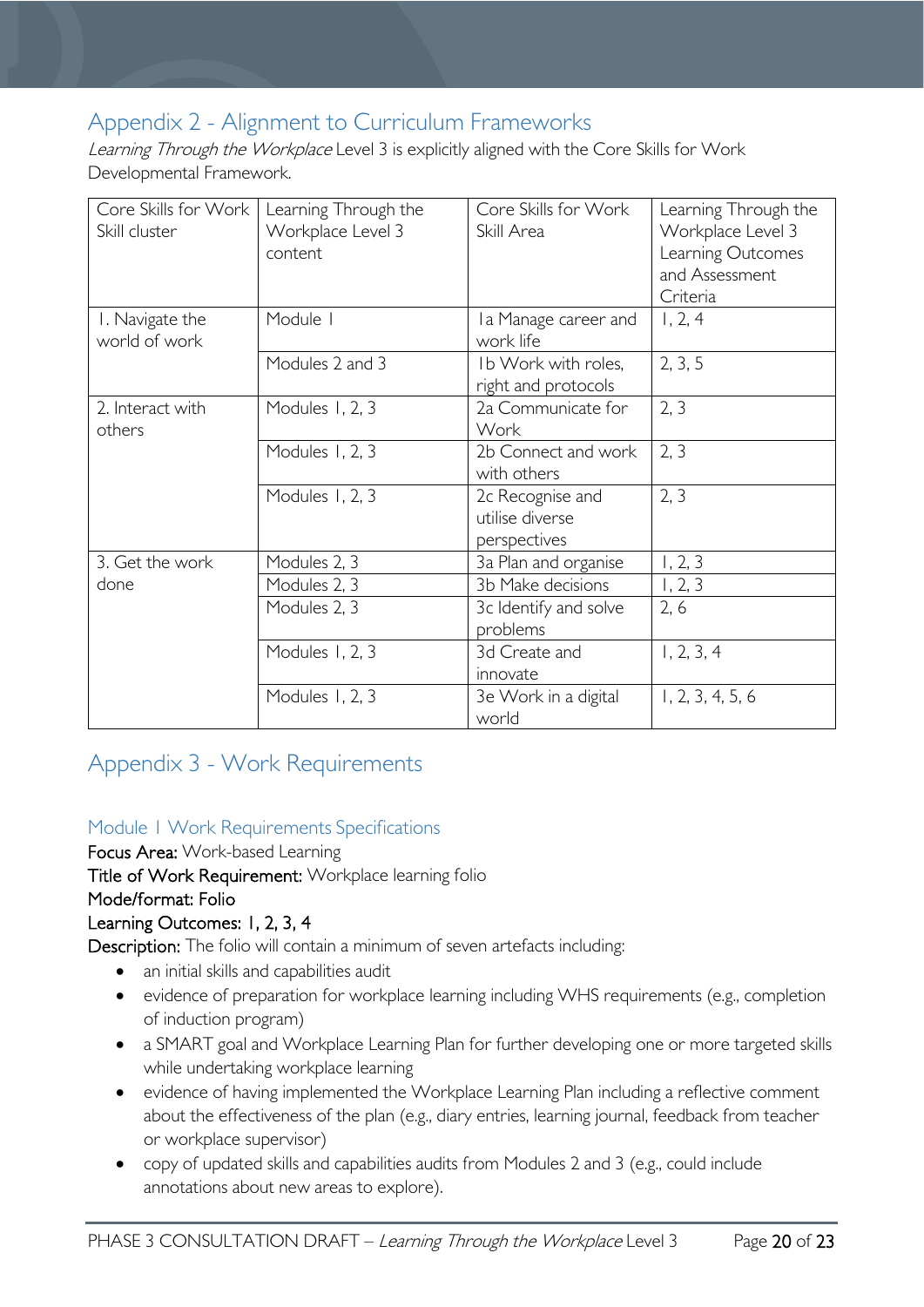• a presentation – as performance, poster or other negotiated format, about their workplace learning experiences, what they learned and how it has informed their future pathway planning. The presentation must be supported by innovative use of digital and other technologies.

Size: Maximum of 1500 words in negotiated format of choice.

Timing: The folio should be developed over the course of the module.

External agencies: Learners may provide evidence from employers or other adults but this is not required.

Relationship to External Assessment: contributes in a major way to external assessment part. Relevant Criteria:

• Criteria 1, 2, 3, 4

#### <span id="page-20-0"></span>Module 2 Work Requirements Specifications

Focus Area: Work-based Learning

Title of Work Requirement: Learning Through the Workplace Level 3 Skills Log A and Learning Journal A

Mode /Format: Extended response

#### Learning Outcomes: 1, 2, 3, 5

Description: The skills log and learning journal must include the information required in the provided templates but can be in any negotiated format chosen by the learner, provided it is digitally available at regular intervals for ongoing teacher feedback (e.g., if the learner chooses to use a hard copy, it could be scanned and uploaded to a cloud-based platform and the link provided to the teacher). The skills log and learning journal can be combined or treated separately.

The skills log includes:

- a record of key workplace information
- dates of workplace learning and tasks completed
- provision for mapping to CSW and General Capabilities.
- a 2-page Workplace Learning Skills Log A Verification form, to be completed by the Workplace Supervisor after completion of the 40 hours of workplace learning.

The learning journal must include:

- regular entries of notes and reflections on the workplace learning experiences
- a final summary reflection
- an updated skills and capabilities audit.

The learning journal template includes optional guiding questions and ideas

Size: Maximum of 2000 words or 10-minute multimodal presentation

Timing: The skills log and learning journal should be maintained over the course of the module. External agencies: Learners must provide the Workplace Learning Skills Log A Verification form, completed by the Workplace Supervisor. A blank copy of the form is available in the template. Relevant Criterion/criteria:

• Criteria 1, 2, 3, 5

#### <span id="page-20-1"></span>Module 3 Work Requirements Specifications

Focus Area: Work-based learning

Title of Work Requirement: *Learning Through the Workplace* Level 3 Skills Log B and Learning Journal B

Mode /Format: Extended response Learning Outcomes: 1, 2, 3, 6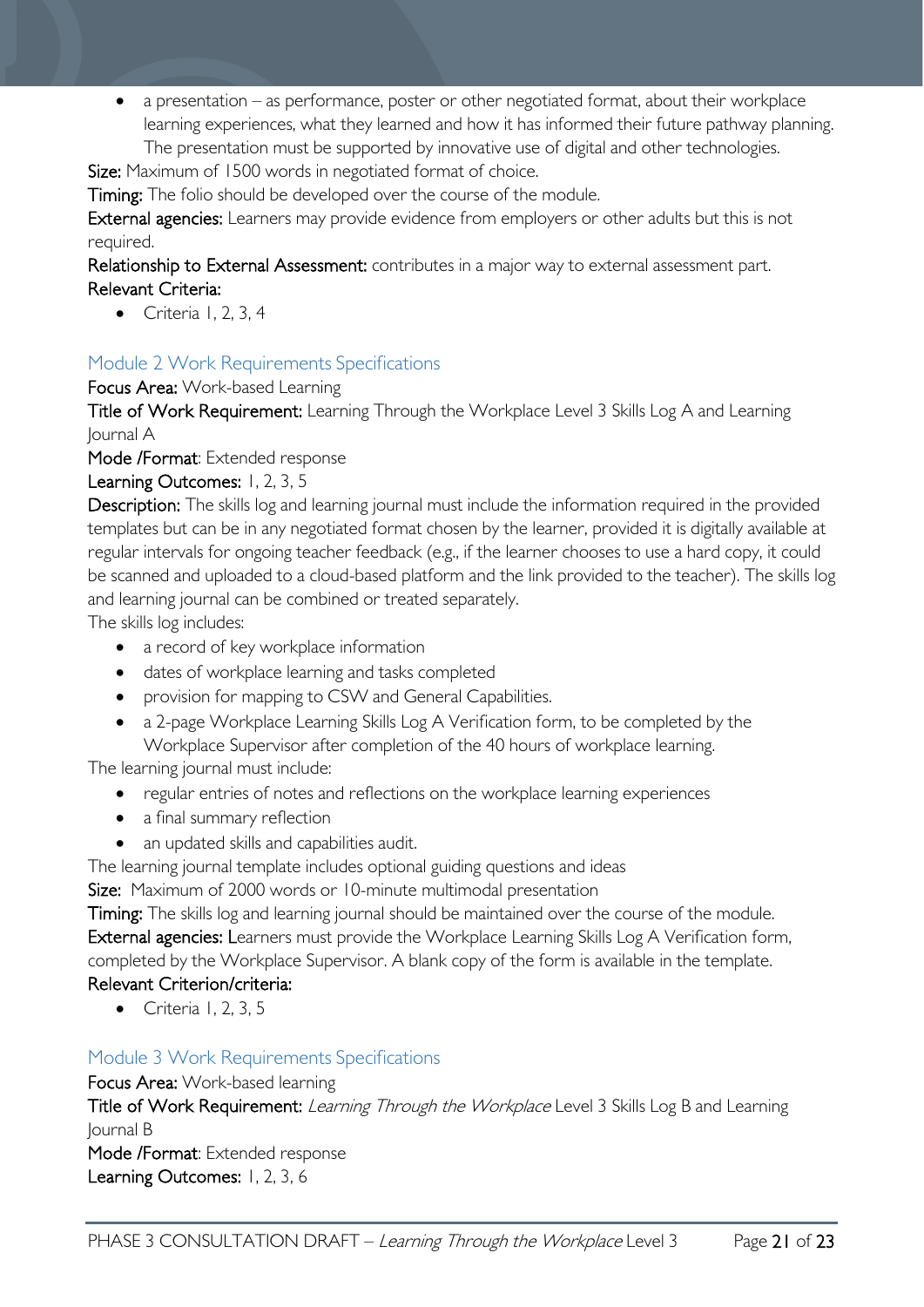Description: The skills log and learning journal must include the information required in the provided templates but can be in any negotiated format chosen by the learner, provided it is digitally available at regular intervals for ongoing teacher feedback (e.g. if the learner chooses to use a hard copy, it could be scanned and uploaded to a cloud-based platform and the link provided to the teacher). The skills log and learning journal can be combined or treated separately. The skills log includes:

• a record of key workplace information

- dates of workplace learning and tasks completed
- provision for mapping to CSW and General Capabilities.
- a 2-page Workplace Learning Skills Log B Verification form, to be completed by the Workplace Supervisor after completion of the 40 hours of workplace learning.

The learning journal must include

- regular entries of notes and reflections on the workplace learning experiences
- a final summary reflection
- an updated skills and capabilities audit

The learning journal template includes optional guiding questions and ideas

Size: Maximum of 2000 words or 10-minute multimodal presentation

Timing: The skills log and learning journal should be maintained over the course of the module. External agencies: Learners must provide the Workplace Learning Skills Log B Verification form, completed by the Workplace Supervisor. A blank copy of the form is available in the template. Relevant Criterion/criteria:

Criteria 1, 2, 3, 6

Relationship to External Assessment: may contribute to external assessment in whole or in part.

# <span id="page-21-0"></span>Appendix 4 – General Capabilities and Cross-Curriculum Priorities

Learning across the curriculum content, including the cross-curriculum priorities and general capabilities, assists students to achieve the broad learning outcomes defined in the Alice Springs (Mparntwe) Education Declaration (December 2019).

General Capabilities:

The general capabilities play a significant role in the Australian Curriculum in equipping young Australians to live and work successfully in the twenty-first century.

In the Australian Curriculum, capability encompasses knowledge, skills, behaviours and dispositions. Students develop capability when they apply knowledge and skills confidently, effectively and appropriately in complex and changing circumstances, in their learning at school and in their lives outside school.

The general capabilities include:

- Critical and creative thinking  $\mathbb{C}$
- Ethical understanding  $\div$
- Information and communication technology capability  $\cdot\overline{\cdot}$
- Intercultural understanding •
- Literacy
- Numeracy  $\overline{\mathbb{R}}$
- Personal and social capability